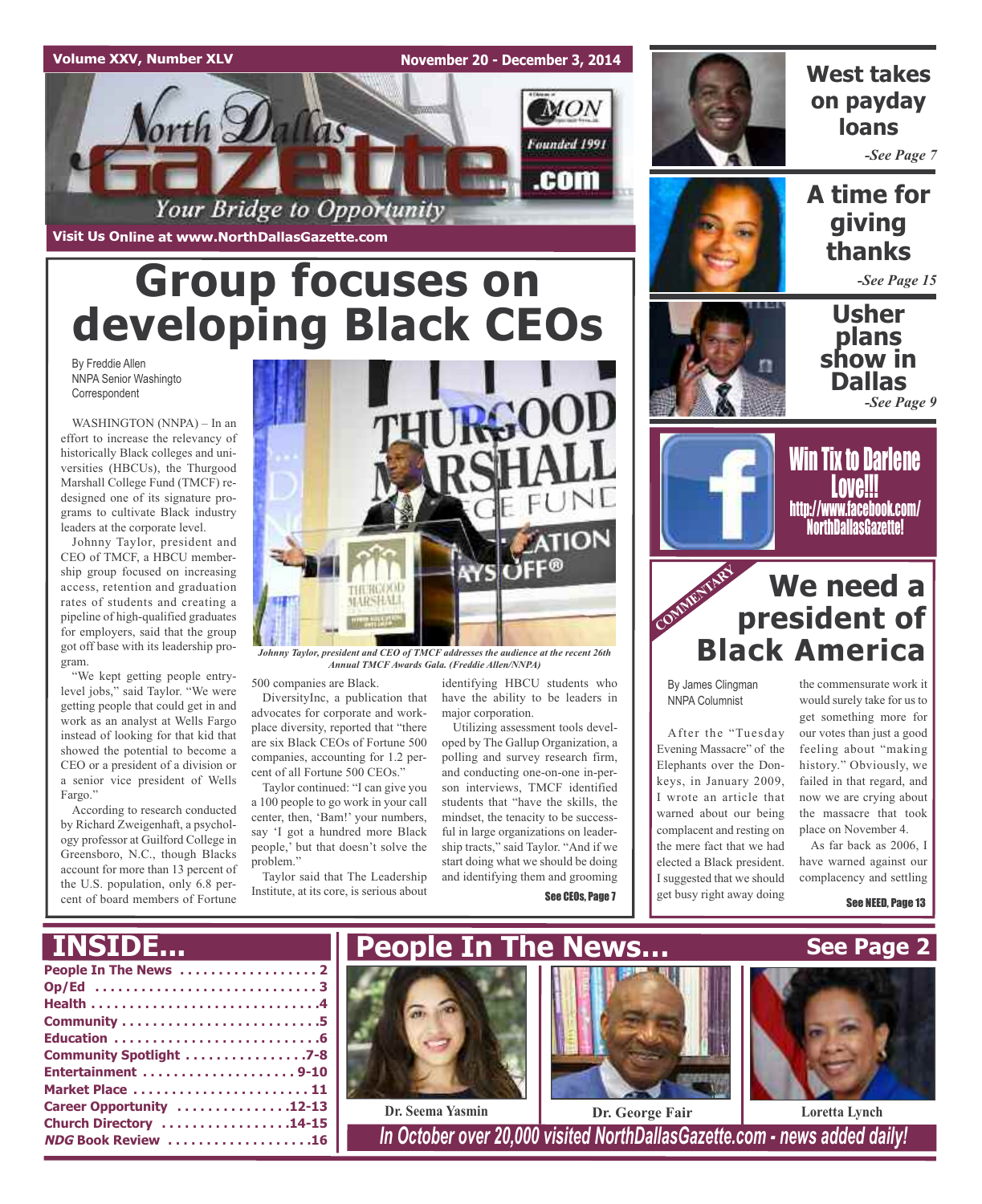### **People in the News www.NorthDallasGazette.com**

## **Dr. Seema Yasmin**

As Dallas dealt with the first Ebola case diagnosed in the United States, public officials faced many challenges, from logistical issues, to tracking people who might have been exposed to the virus, to communicating effectively with residents of North Texas.

UT Dallas recently played host for a community forum sponsored by *The Dallas Morning News* that featured a panel of scientists, physicians, and local and state officials discussing those challenges and the lessons learned after



dealing with the deadly disease.

About 300 people attended "Vital Lessons: How Dallas Confronted the Ebola Challenge," which was held in the Edith O'Donnell Arts and Tech-

### **Dr. George Fair**

A project that aims to get people invested in the future of the Earth's international waters will soon visit UT Dallas for an educational event open to the University and local community.

On Nov. 19, the School of Interdisciplinary Studies and the Teacher Development Center will host a Seminar for LifeLong Learners: Advancing a Platform for Transformation of the High Seas.

"As a university, we have a duty to educate our community about real-world issues," said Dr. George Fair,



dean of the School of Interdisciplinary Studies. "The goal of hosting this event is to engage as many people as possible in this opportunity to be better informed." Ghislaine Maxwell, a

businesswoman and maritime explorer, will share her adventures on the high seas and how they led to the creation of the TerraMar Project.

nology Building lecture hall

Texas officials and the Centers for Disease Control and Prevention confirmed the first U.S. case of Ebola in Dallas on Sept. 30. The patient, who was exposed to the virus in Liberia before traveling to Texas, died at Texas Health Presbyterian Hospital Dallas on Oct. 8. Two local nurses who cared for the patient also contracted the disease, but have since recovered. No new cases in Dallas have since been identified. Dallas was declared Ebola-free Nov. 7 when the last of the people who potentially were exposed to the virus were released from monitoring.

on Nov. 5.

Maxwell, founder and president of the TerraMar Project, will highlight the latest ocean reports and news, the challenges threatening the oceans and the future of global ocean management. Maxwell has spent much of the last decade investigating problems that plague international waters and participating in marine and archeological expeditions.

The Web-based nonprofit

During the forum, an editor and four health and science writers from the Morning News posed their own questions, as well as those from the audience and Twitter users, to 10 panelists (see list). Topics ranged from a review of how the hospital and health care workers handled the Ebola patients to myths about how the disease is transmitted and the status of vaccine development.

Dr. Seema Yasmin, a UT Dallas public health professor, former CDC epidemiologist and staff writer for *The Dallas Morning News*, was among the journalists moderating the forum. She asked about inconsistent

is building a global community to conserve and protect the oceans. The project also is raising awareness about the oceans through oceanspecific Sustainable Development Goals and representation at the United Nations.

The School of Natural Sciences and Mathematics and the School of Economic, Political and Policy Sciences also are financially supporting the TerraMar event. While at UT Dallas, Maxwell will engage in roundtable discussions with STEAM (science, technology, engineering, arts and mathematics) educators and various researchers from

public messaging during the crisis, and wanted to know what officials learned about effective public communication and about aligning those messages with scientific facts.

Panelist and Dallas County Judge Clay Jenkins said that any time people hear the phrase "out of abundance of caution," that means "someone is going to disregard science. ... I think we want to avoid doing things out of an abundance of caution and just stick with the science."

Questions also arose about a state task force's choice of Methodist Campus for Continuing Care in Richardson as a designated

across the campus.

The McDermott Library created an interdisciplinary exhibit about the deep sea, preservation and politics, which was on display last month.

"The TerraMar Project gives people of all ages and roles a way to become attached to and personally involved with what happens to the oceans," said Dr. Rebekah Nix, a senior lecturer in the Teacher Development Center. "This cross-cutting, real-world story is rare in my experience and could catalyze positive change at many levels."

Nix implemented the

Ebola treatment center for North Texas. The facility was revamped to serve as a 10-bed isolation unit. Health care professionals from Parkland Memorial Hospital and UT Southwestern Medical Center will staff it as needed.

Laura Maczka, mayor of Richardson and a member of the panel, spoke about how she and her colleagues educated the surrounding community about the nature of the facility and addressed potential fears.

"Since this was in the middle of a neighborhood, we wanted to be informed and be sure there would be

#### See YASMIN, Page 6

Seminar for Lifelong Learners in fall 2002 as part of a two-year professional development program funded by the Texas Higher Education Coordinating Board. This is the first seminar of its kind to be held at UT Dallas in several years.

Advancing a Platform for Transformation of the High Seas

Location: Clark Center auditorium.

Reception: 5 - 5:45 p.m. Presentation: 6 - 7 p.m., followed by Q-and-A.

Tickets: Free and available online.

#### See FAIR, Page 6

## **Loretta Lynch**

By Julianne Malveaux NNPA Columnist

African American women were excited about President Barack Obama's nomination of Loretta Lynch to replace Eric Holder as Attorney General of the United States. Since she has sailed through two Senate confirmations, her current confirmation ought to move quickly and without controversy. But Senator Mitch McConnell (R-Tenn.) and his crowd seem to want to drag the process along, insisting on their "right" to question Loretta Lynch, and to make a spectacle of this confirmation.

There are dozens of vacancies in the ambassado-



rial ranks, among others, because Republicans have blocked Senate consideration of these appointments. Many Republican Senators keep saying they want to work with the administration. One way to show it is to move some of the appointments out of gridlock. Loretta Lynch would be the first African American woman to hold the position. This history-making nomination should not be tarnished by partisan nonsense. If Republicans are really trying to reach out to the African American community, conducting a nonhostile hearing this year would signal their willingness to "do the right thing" by African Americans.

President Obama is entitled to his choice for Attorney General. She has been fully vetted by the White House and has an exemplary record trying cases that range from police brutality to corporate fraud. This is a piece of cake for the woman nominated attorney general. Why would the Senate not choose to fonfirm this woman? Simply to flex their partisan muscles

and flaunt their power? I might remind the Senate of the mobilization that Black women when Alexis Herman had a rocky road in her confirmation for Secretary of Labor in President Bill Clinton's second term. Prominent African American women, including Dorothy Height and C. Delores Tucker, were rallied their supporters. The mes-

Alexis. The foundation of another mobilization is present and opposition to the highly qualified Loretta Lynch sends a signal to African American women, and to others, that this is a hostile Senate. This is not new information, but is the

See LYNCH, Page 16

 $\left[\begin{array}{c|c} H & H \\ H & H \end{array}\right] \cup \left[\begin{array}{c|c} H & H \\ H & H \end{array}\right]$ Criminal Defense Family Cases **• DWI / Suspended License • Divorce / Annulment • Child Support / Paternity • WARRANTS Removed ¥ • Custody Modification • 24 Hour Jail Release ¥ • Restraining Order • Occupational license, felonies • Protective Order • Protective Order • Name Change / Adoption** sage: Don't mess with **• Misdeamenor/Felonies ¥ • Domestic Violence** and the control of the control of the control of the control of the control of \_\_\_\_\_\_\_\_\_\_\_\_ Easy Payment Plans Law Offices Of Vincent Ndukwe 214-638-5930 *817-277-0196 (Metro)* 2730 N. Stemmons Frwy, Suite 409 • Dallas, TX 75207 **Not Ce rtified by the Te x a s Boa rd of Lega l Spe c ia l i za tion** ¥ If you qualify. \*Fees quoted above are minimum down payment needed to begin processing your case.

*2 | November 20 - December 3, 2014 | North Dallas Gazette*

*For the 411 in the community, go to www.northdallasgazette.com*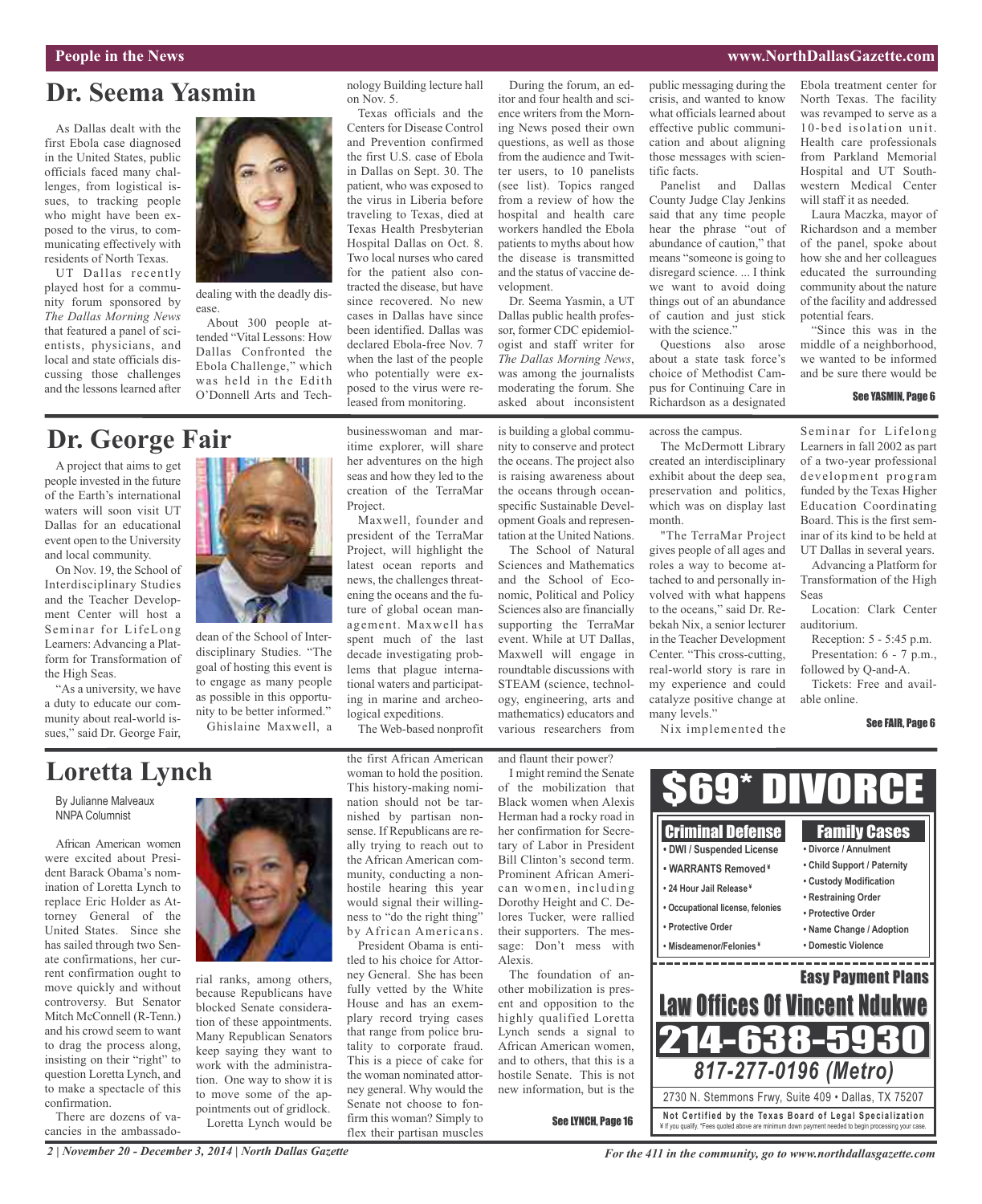### **www.NorthDallasGazette.com Op-Ed**



*unsolicited material and reserves the right to edit and make appropriate revisions.*

*"Do what you say you are going to do ... when you say you are going to do it."*

**Publisher's Office:** publisher@northdallasgazette.com

**Sales Department:** marketing@northdallasgazette.com

**Editorial Department:**

editor@northdallasgazette.com

### **Online:**

www.NorthDallasGazette.com www.twitter.com/NDGEditor www.facebook.com/NorthDallasGazette www.pinterest.com/NDallasGazette

### STAFF

**Chairman Emeritus** *Jim Bochum 1933 – 2009*

**Published By** *Minority Opportunity News, Inc.*

> **Web Master** *Todd Jones*

**Special Projects Manager** *Edward Dewayne "Preacher Boy" Gibson, Jr. James C. Allen*

**Community Marketing** *Nina Garcia*

**Religious/ Marketing Editor** *Shirley Demus Tarpley*

### **Advisory Board:**

*John Dudley Myrtle Hightower Fred Moses Annie Dickson Cecil Starks Willie Wattley Coty Rodriguez-Anderson B. J. Williams Denise Upchurch Barbara Simpkins, ADVISORY BOARD SECRETARY*

**VP of Digital Marketing and Entertainment** *Jessica Brewer*

**Editor** *Ruth Ferguson*

*Jackie Hardy Ivy N. McQuain Terri Schlichenmeyer Nicole Scott Tamarind Phinisee D'Andrea Willis*

### *Ivy N. McQuain Ruth Ferguson Nicole Scott*

**Production** *David Wilfong*

### **Committees:**

*Public Relations Planning and Implementation* Cecil Starks, CHAIRPERSON

*Business Growth Referral* John Dudley, CHAIRPERSON

*Program Policy Development* Annie Dickson, CHAIRPERS

*Quality Assurance* Myrtle Hightower, CHAIRPERSON Coty Rodriguez

**Midterm election lies and consequences**

By Lee A. Daniels NNPA Columnist

One source of the widespread losses the Democratic Party suffered this month in the midterm elections can be traced to the Ebola crisis that began claiming numerous victims across the U.S. last month—a crisis many attributed to the managerial incompetence of President Barack Obama for not preventing the disease's appearance in the country.

You ask: What victims? What Ebola crisis? Exactly.

On Nov. 11, seven days after Election Day, the last Ebola patient in the U.S., Dr. Craig Spencer, who had caught the disease while treating victims in West Africa, left the special Ebola treatment facility at New York City's Bellevue Hospital – completely Ebola free – to be greeted with hugs and praise for his altruism by Mayor Bill De Blasio and a host of city officials. Eight of the nine people who came down

with the Ebola virus on American soil have recovered. The only fatality was Thomas Eric Duncan, the Liberian national, struck down by the disease only after he entered the country.

The latest proof that the lethal Ebola virus is not a threat to the American public was greeted with deafening silence from Republican officialdom, the conservative echo chamber and their mainstream media allies, who had ginned up the Ebola "crisis" with the-skyis-falling exaggerations, half-truths and outright lies.

Nonetheless, it had well served its purpose as a scare tactic to bash the president and the Democrats. Of course, there were several other reasons the Democrats were so deserted by White voters in the congressional midterms, most especially, the wage stagnation that has hammered the financial well-being of middle- and lower-wage workers alike. Then, too, numerous Democratic candidates' decision to run away from the president and fudge exactly what they stood for didn't help them, either.

But the Ebola-crisis-thatwasn't provides a dramatic example of what has been the GOP's central response these last six years to the Obama presidency: lying.

Remember the "death panels" that conservatives back in 2009 said were a central feature of the proposed Affordable Care Act? Remember the widespread conservative claims in August and September 2009 that the speech President Obama was going to make to the nation's school children via a national in-school broadcast was actually a nefarious plan to "indoctrinate" them in "socialist" precepts? Remember that more than a third of Republicans still believe President Obama was born outside the U.S., and another 20 percent believe he's the agent of a global socialist-Muslim conspiracy to destroy the U.S.?

Black Americans – who throughout most of American history have struggled against the lies the White majority told against them and accepted about them – should be well aware that the panoply of lies the GOP has been depending on has had and will continue to have enormous consequences for America's present and future.

There's another phrase one can use as a synonym for the GOP's anti-Obama stratagem: "maximum ideological polarization." Those words come from a former Republican representative who used them to describe the obstructionist stance of the GOP during the Clinton presidency. Its elements then were a rigid refusal to compromise, extreme partisanship in the Congress, and the use of brazen lies, and conservative money and interest groups to keep the GOP base in a state of rage. Sound familiar?

Consider the lies the U.S. Supreme Court used to further narrow affirmative action for people of color; and in a separate case, to destroy the crucial provision

See LIES, Page 8

## **Facing the empty chair at Thanksgiving**

WACO – For many, this Thanksgiving or this Christmas will be the first holiday without a special loved one.

The loss of a family member or a friend brings obvious grief. And for those who have the opportunity to interact with a bereaved person, there are often questions: What do I do? What do I say?

There are ways that are more helpful and ways that are less helpful to approach a grieving person, said grief expert Helen Harris, Ed.D., assistant professor in Baylor University's School of Social Work.

"There are so many things that folks say that are not helpful, mostly when we tell people what to do, what to believe and how not to feel," Harris said. "Examples are: 'God needed another angel' or 'At least you had him for x-amount

of years' or 'You shouldn't feel sad. He isn't suffering anymore.'

More helpful ways to interact with a grieving person include:

Listen more than talk. "It is OK to say, 'I don't know what to say but I want you to know that I care," Harris said. "It is a better choice than saying nothing, or saying things that judge and marginalize."

Acknowledge the loss and express your caring.

"Be available; be present to say a word about the special life that is gone. Ask if there is a holiday-related task you can help with. Will they be alone for Thanksgiving or Christmas? Invite them over or take a meal to their home if they are not ready to get out and be around others. Offer to help with Christmas shopping or wrapping."

Find a way to include the lost loved one in the holidays.

"I recommend families find a way to include the lost loved one in the holidays: to light a candle on the mantel to burn through the day as a symbol of his continued presence, to make an ornament with her name and place it on the tree, to talk about their roles and be intentional about who will assume those roles now of carving the turkey, etc., to use at least one of their favorite recipes for a holiday dish."

Take time to tell stories and look through old photos. But don't push it.

"If folks find it too painful, there should be no pressure to do it," Harris said. "There will be other holidays, other times and other gatherings."

Ask what helps and be

open to what doesn't. "I ask the bereaved person to tell me what the ex-

perience is like for them and I ask what helps or doesn't help them."

Avoid "helpful" actions that are actually hurtful.

"When you stay away, pretend it didn't happen or walk the other way in a store so you don't have to say anything – those things hurt," Harris said.

Understand that there's no set time frame for someone who suffers a loss to be "over it" or "move on."

Harris said adjustment to loss is a long process and tends to get worse before it gets better. Those not closely connected to the loss will move on with their busy lives while the person who has lost a spouse or child or parent will experi-

See EMPTY, Page 8

For the 411 in the community, go to www.northdallasgazette.com November 20 - December 3, 2014 | North Dallas Gazette | 3

*The North Dallas Gazette, formerly Minority Opportunity News, was founded in July 1991, by Mr.Jim Bochum and Mr.Thurman R. Jones. North Dallas Gazette is a wholly owned subsidairy of Minority Oppotunity News, Inc.*

# **Contributing Writers**

**Editorial Writers**

## **Advisory Board**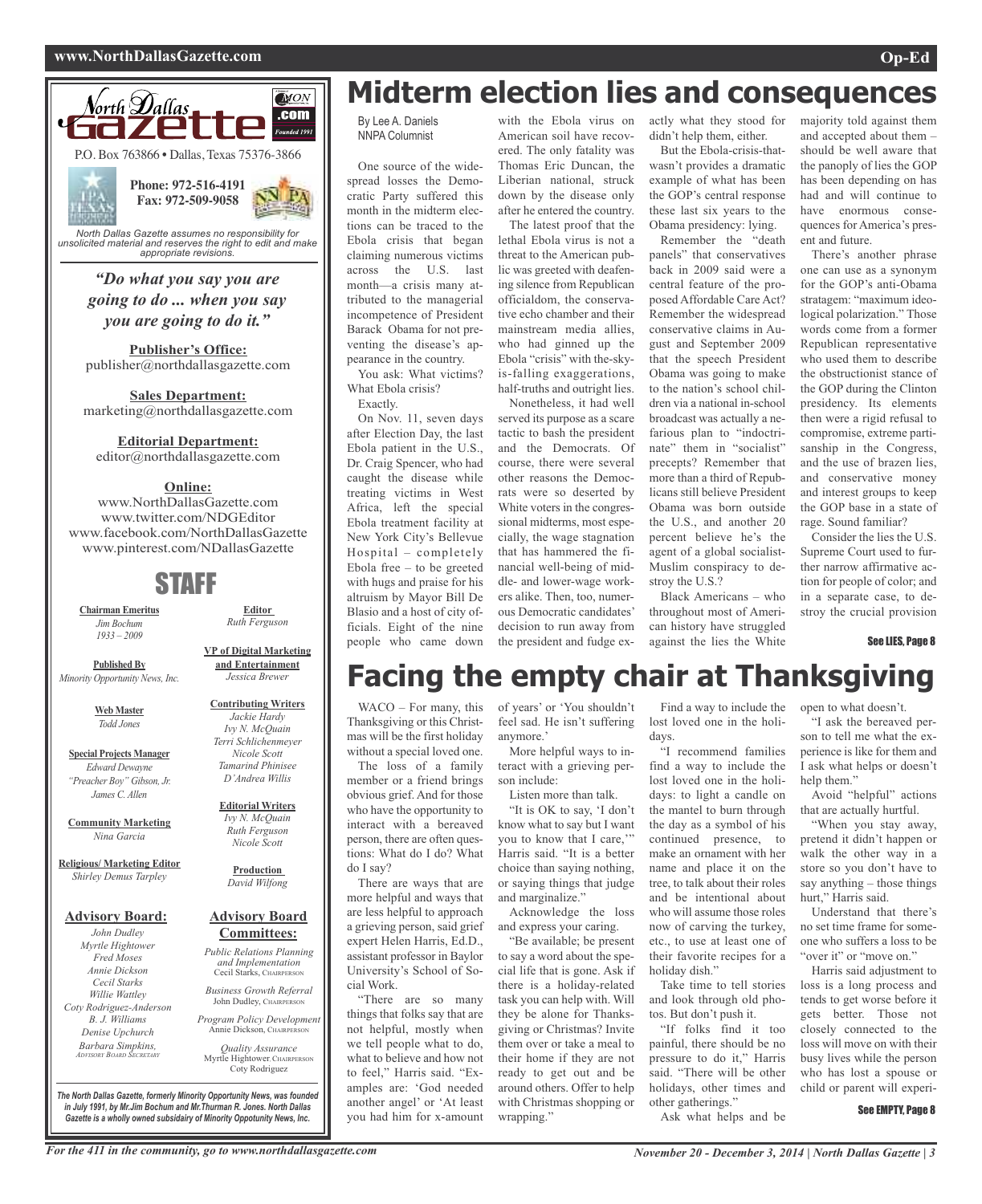## **North Texas Poison Center at Parkland celebrates 30 years**

Countless individuals have been able to breathe a sigh of relief over the past three decades thanks to the assistance they received from specialists at the North Texas Poison Center housed at Parkland Memorial Hospital. To celebrate its 30 years of service to the region, staff will host an anniversary party from 1 to 3 p.m., Thursday, Nov. 20 in the Poison Center, 5201 Harry Hines Blvd., in Dallas.

The center averages now more than 340 calls daily, a significant increase from its humble beginnings of about 30 calls a day. Nearly twothirds are incoming calls to the Poison Center and the remaining third are followup calls from poison specialists to ensure the immediate concern has passed at the home or office of the caller. And while the number of calls has increased, the underlying cause has remained constant with about half related to things your mother told you not to do.

"When we started the Poison Center the majority of calls were from parents who were frantic because their child had gotten into medicine or household products they shouldn't have," said Lena Williams, RN, who was the Poison Center's first director. "There have always been 'look-alike' medicines and candy which become an easy target for kids."

But, Williams said, it goes back to what kids put in their mouths – and they can do it in a split second.

"Even though it's been years, I still remember a mom who called about a Black Widow spider. We asked where her child had been bitten and to describe the area around the bite," Williams recalled. "She told us the spider hadn't bitten her child; her child had eaten the Black Widow. Again, you never know what a child is going to ingest."

And the outcome?

"Everyone was fine," Williams said, "well, except for the Black Widow."

What has changed over the years is the type of calls the center receives. In decades past, a call could come from a farmer who

dipped his cows in the wrong liquid. The solution, center staff offered, was to "wash his herd." Or the call asking how much gopher bait could kill a cow? "On those we'd phone our Texas A&M University contacts and then relay the information back to the farmer," Williams said.

"Today, the majority of calls we receive are related to prescription drugs and potential overdoses," said Rachel Harvey, RN, CSPI, Manager, North Texas Poison Center.

Every day in the U.S., 114 people die as a result of drug overdose and another 6,748 are treated in emergency departments for the misuse or abuse of drugs, according to the Centers for

associations with the holi-

Disease Control and Prevention. Nearly nine out of 10 poisoning deaths are caused by drugs.

"We continue to receive calls about children who have gotten into their parents or grandparents prescription drugs," Harvey said.

What hasn't changed is the education provided by specialists in the center.

Today, as in years past, Poison Center staff is on the front lines dispelling myths and squelching rumors, whether it's about chemical insecticides used in spraying for West Nile Virus, the effects of synthetic marijuana, or the Tylenol scare in the early 1980s when capsules in the Chicagoarea were found to be laced

with cyanide.

"Public education is one of the most important services the Poison Center provides," Williams added. "If you can reach out to children at a young age and stress the importance of poison prevention, it's something they'll remember for a lifetime and they'll pass it on to their children."

And for others, specialists with the North Texas Poison Center are available 24/7 to answer questions from frantic moms, farmers or anyone else with a poison question by calling 1-800-222- 1222. Visit the North Texas Poison Center on Facebook at www.facebook.com/NTXPC. You can also follow on Twitter @NTXPoisonCenter.

## **Working on self-destructive behaviors during the holidays**

By Lisa Ferentz, LCSW-C

The holidays can be a wonderful and cozy time of year. We reconnect with those long forgotten warm sweaters that have waited patiently for us in the back of our closets. Everything we eat and drink is pumpkin flavored. We start to look longingly at our fireplaces, and even anticipate the first snowfall.

But for many people, the shift out of daylight savings

and other harbingers of fall and winter create feelings of anxiety, loneliness, anger, and depression. Many therapists report an upswing in referrals this time of year, and the focus is often on the difficult feelings that colder weather, less sunshine, and the approaching holiday season evokes.

It's not unusual for a chill in the air to cause people to turn inward, disconnecting a bit from others. But for the millions of people who

grew up in a toxic or dysfunctional family, there's a much stronger disconnection, and a deep sense of dread and "obligation," about attending meals, religious ceremonies, and celebrations with relatives. Often, these are emotional triggers for earlier memories tainted by parents fighting, out of control drinking, financial stress, cynicism, and intergenerational grudges. These traumatic experiences create painful

having effective coping tools is to turn to self-de-

day season, and can become even more overwhelming, alienating, and confusing when the rest of the world seems to be operating from joy and good cheer. Anxiety and depression can be increased even more when teenagers and adults don't know how to process or resolve these painful memories and experiences. One powerful byproduct of not

structive behaviors.

It seems like a contradiction to say that people deliberately engage in behaviors that cause physical, emotional, and psychological pain and distress because they are trying to feel better! Yet the reality is eating disorders, addictions, and acts of self-mutilation are attempts to self-soothe, numb out upsetting feelings, and distract away from painful, overwhelming memories. When you add

the fact that it's socially acceptable to eat and drink to excess during the holidays, it makes turning to and abusing these substances even easier. And the tricky part is, in the short-term, these unhealthy coping strategies seem to work! They do grant some relief, numbing, and distraction. Of course, in the long-term, these behaviors create feelings of shame, guilt, anxiety and fear that loved ones will

See BEHAVIORS, Page 11

**YASMIN,** continued from Page <sup>2</sup>

no safety concerns for nearby residents," Maczka said. "We met with the hospital administrators and were provided information that gave us a good level of confidence that those who would be providing care would be able to safely treat patients, should they arrive."

The mayor and her team devised a communications plan to keep the city informed, focusing on science over sensationalism.

"Our next step was working with the hospital and its partners to ensure the community was informed. Public education and transparency is important in building understanding and trust, and we knew it was important to tell people what was happening," Maczka said. "As we did so, we saw the spectrum going from fear, to 'why us, why would you say yes?,'to understanding, to education, to compassion, and then, candidly, to being proud that in Richardson, Texas, we have the ability to isolate 10 patients. Maybe it's Ebola, maybe it's measles — we don't know what it's going to be. But to have that particular facility in our community ended up being an asset for

Elizabeth Ziegler is a Eugene McDermott Scholar and a senior biology major at UT Dallas who is interested in a career in microbiology or public health. She attended the forum and said the panel was well-rounded and designed to handle a variety of questions from

the community."

the public. "I was impressed by Mayor Laura Maczka's efforts to increase community buy-in through communication," Ziegler said. "It is often said that public health is a multidisciplinary field, but I think the forum gave me a new appreciation for that message."



(214) 749-0040

We Also Handle Criminal Defense & Wills and **Probate** 

**Gina Smith & Associates** 2141749-0040



**Free Parsonol Injury** Consultation.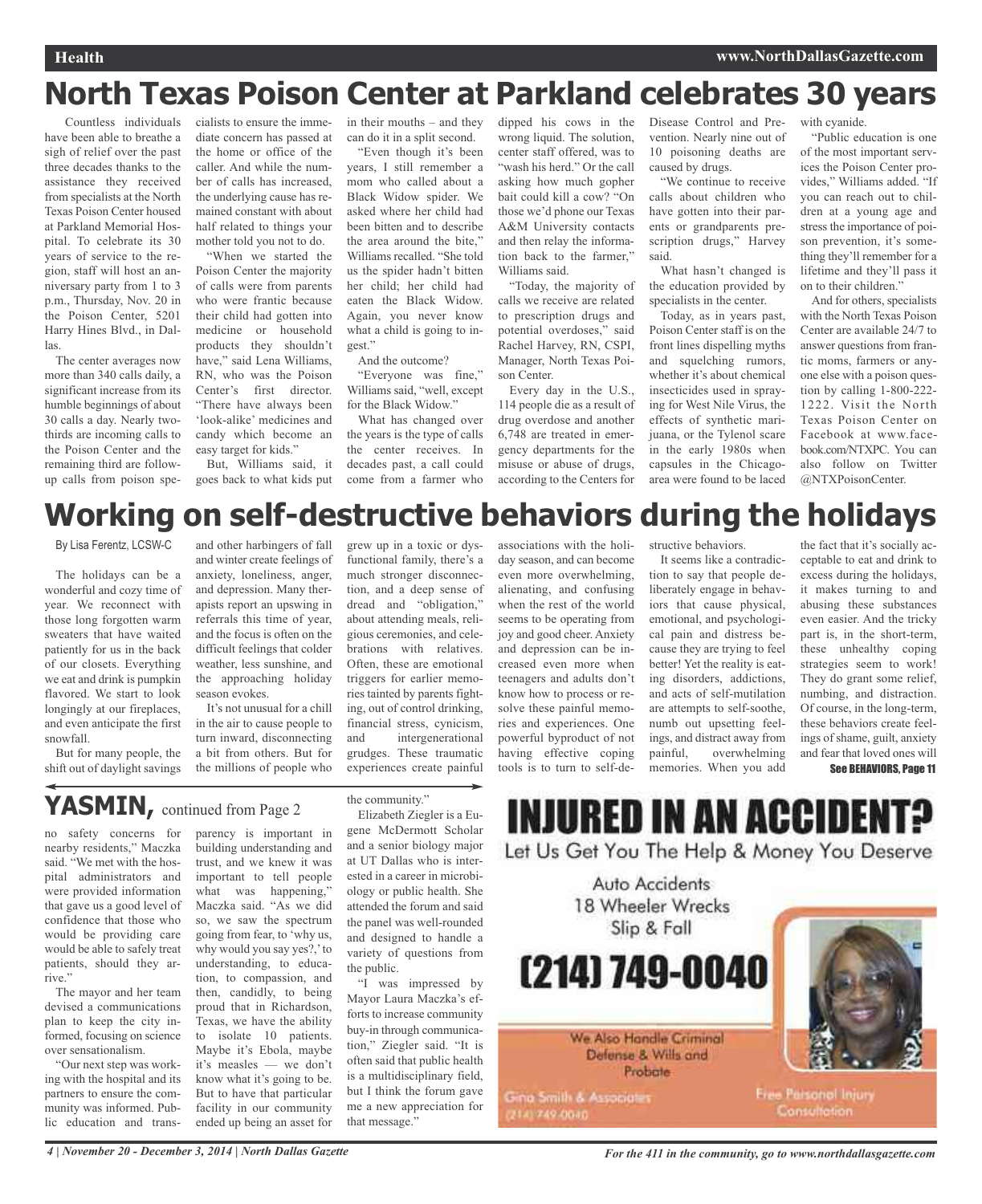### **Community News**

## **American Legion Tommie Robinson Post 802 sharing the Spirit of Giving**

The American Legion Tommie Robinson Post 802 believes that Christmas is the Spirit of Giving, and what better way to give than to those who have served our country--VETERANS.

The American Legion is the nation's largest wartime veterans' service organization, committed to mentoring youth and sponsorship of wholesome programs in our communities, advocating patriotism and honor, promoting strong national security, and continued devotion to our fellow service members and veterans.

Tommie Robinson Amer-



ican Legion Post 802 is event is held annually to hosting a Socks for Veterans collect items to make gift Drive at their Post. The bags using socks for home-

less Veterans and Veterans in the Veterans Affairs hospital located at 4500 S. Lan-

House District 103, in

which a large portion of the Trinity Tollroad would lie. "In talking with constituents about the Trinity Tollroad Project, I was hearing a constant message of dissatisfaction with the proposed road. I conducted

a survey to gauge the climate in and around Dallas, and the respondents were startlingly opposed to the project," Representative Anchia said.

Reserve Dec. 13 from 2 - 3:30 p.m. on your calendar to bring your donation. Post 802 is located at 2728 Parsons Avenue in Dallas. A short Christmas program

caster Road.

cause—socks.

With donations from 2011 - 2013, Post 802 was able to deliver 759 gift bags to the VA Hospital. The purchase of a package of socks or donation of \$5 toward the gift bags will help the American Legion succeed their goal of 300 gift bags for 2014. Post 802 welcomes and appreciate any donation toward their

The results of the online survey, along with a sample of public comments, are at-

and entertainment will be provided, followed by a desert and punch reception. Come out and support the American Legion Post 802.

If you just want to drop off your donation, they can arrange for Commander Angelia Herndon at 214- 881-0926.

The American Legion is an organization comprised of U.S. military veterans which began following World War I in Paris, France. The American Legion is responsible for numerous charitable activities and causes throughout the country.

In the interest of efficiency, the public is encouraged to submit questions for the panel in advance by email to  $info@rate-$ 

A recent toll road project in Garland was cancelled.

tached for review.

lanchia.com.

## **Rep. Anchia hosting town hall to discuss Trinity Tollroad Project**

State Representative Rafael Anchia will host a town hall meeting on the Trinity Tollroad Project on Wednesday, Dec. 3 at 6:30 p.m.

The meeting will be held at the Chris Semos campus of Rosemont Elementary

School. The town hall meeting is open to the public and does not require a pre-registra-

tion. The town hall will feature a panel of supporters, as well as representation from the opposition. Among the

panelists are Michael Morris from NCTCOG and Councilman Scott Griggs from the City of Dallas, District 1.

Additional panelists will be announced prior to the meeting.

Anchia represents Texas

NDG now has a "Special Advertising Package" for churches and non-profit organizations that need to let the community know about your Special Event.

### Opportunity You Can Measure...

### **Church Events** • Church Anniversary

### **Non-Profit Org. Events**

- Fundraisers
- Pastor's Anniversary (Concerts)
- Women's Day
- Men's Day
- Special Events (Personal or Community)
- Special Rate \$199

(Black & White, per insertion) Ad size - 4.905" x 6" (Quarter Page, B&W) (NOTE: Color Ad \$75 extra per inserion) Production disclaimer - NDG ad meake-ready is not included in promotion. Layout/production of "copy ready" ad will be a nominal extra cost. E-mail ad copy to: Marketing@NorthDallasGazette.com or call our Marketing Department today!





*For the 411 in the community, go to www.northdallasgazette.com*



### **Same Day Move-In • GREAT Location!! (Dallas)**

STOP PAYING SO MANY FEES! Our rent is FULL SERVICE. We pay for utilities – electricity, heating, air conditioning, and janitorial services … it's all included! No "Plus-E" – No "CAM." NO PERSONAL OR BUSINESS FINANCIAL HISTORY REQUIRED! GREAT DEALS ON ONE-ROOM SUITES! --- STOP PAYING TOO MUCH RENT! (Just North of Downtown Dallas)

• Surveillance Camera • No Application or Application Fees • Five-Page lease - Short & Simple • Extremely Competitive Rates • Same-Day Move-In • Flexible Lease Terms • On-site Management, Maintenance, Leasing and Space Planning • Ample, Convenient Parking • No Credit Check • Beautiful Glass & architecturally unique Building! **Rent Starting at \$199 per month (9.99/sq.ft.)**

Office / Medical Space 1327 Empire Central (@ I-35 Stemmons Freeway) Dallas, TX 75247 (972) 432-5219

*November 20 - December 3, 2014 | North Dallas Gazette | 5*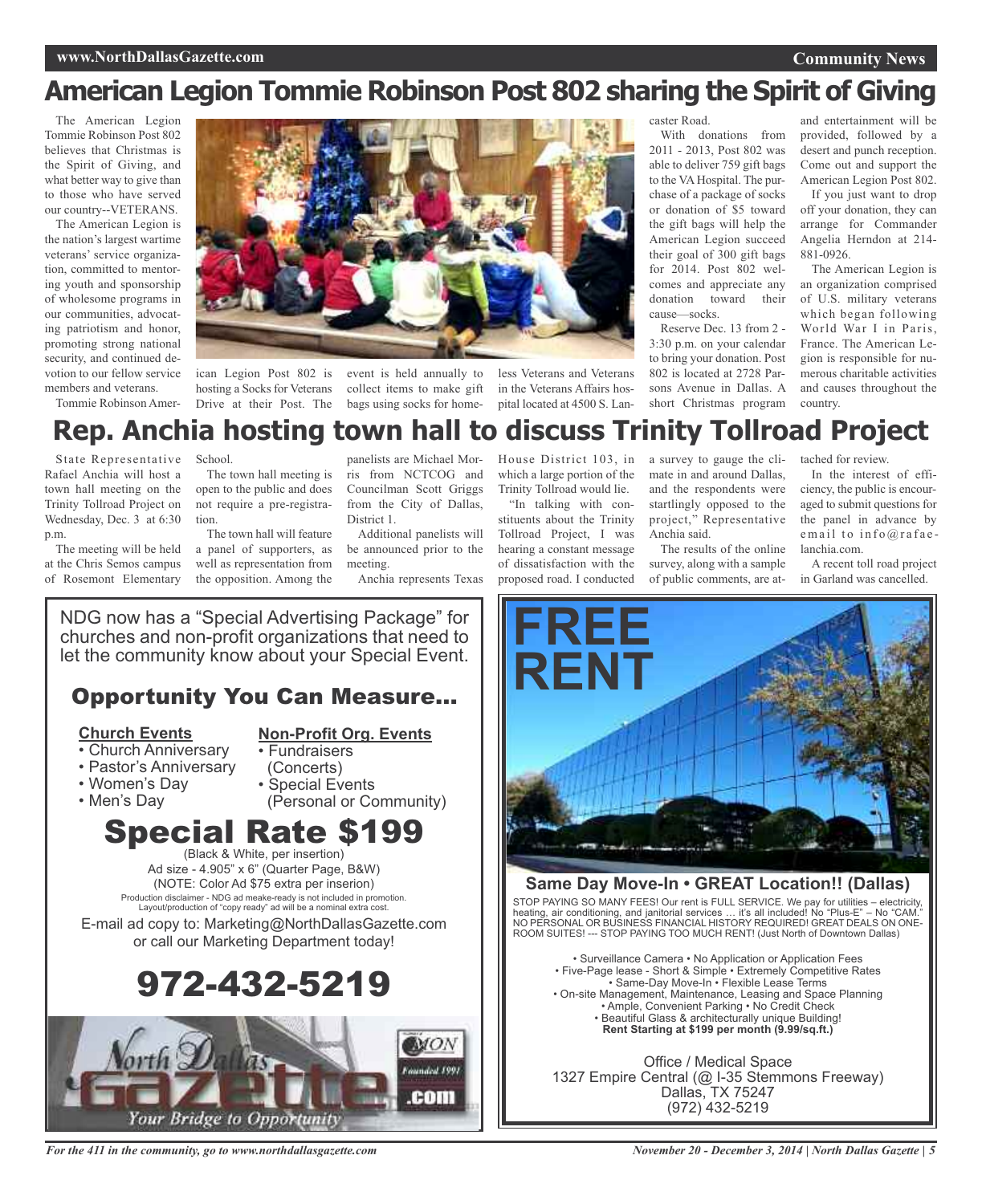### **Education www.NorthDallasGazette.com**

## **Richland College Garland Campus offering night and weekend classes**

Richland College Garland Campus is offering night and weekend classes for the spring semester in the areas of AutoCAD, SolidWorks, machine operator, welding and IC3 certification. Classes begin Jan. 3.

"Richland College Garland Campus has recognized a need in our community to offer additional night and weekend classes for working adults and those with less flexible schedules," said Kimberly Wilkins, Richland College

Garland Campus workforce training coordinator. "These classes are perfect for anyone looking to upgrade their skills or even change careers. The Garland Campus is local, tuition is reasonable and we provide quality training with quality in-

conducted in 132 countries

structors."

Registration for classes at Richland College Garland Campus begins Nov. 18. Prospective students can register online at richlandcollege.edu/schedules or by phone at 972-238-6146.



# **Four reasons giving is good for you**

Many Americans are choosing to hold onto their money these days, a lesson learned from the 2008-09 financial crash.

It's good to have savings – but not to the point of hoarding, says entrepreneur and philanthropist Tim Mc-Carthy, author of "Empty Abundance," (mindfulgiving.org ).

Americans are saving at a rate of 5.30 percent, well above the record low of 0.80 percent in 2005, according to the U.S. Bureau of Economic Analysis.

The world's billionaires are holding an average of \$600 million each in cash, which is more than the gross domestic product of Dominica, according to the new Billionaire Census from Wealth-X and UBS. That's up from \$60 million the previous year, signaling that the very wealthy are keeping their money on the sidelines and waiting for an optimal investment time.

"All of us could invest part of our 'fortune,' great or small, on something that gives back on a deeper

human level, such as nonpredatory loans to individuals from impoverished communities,"

McCarthy diverts all of his business profits annually to his foundation, The Business of Good, which invests in socially conscious businesses and scalable nonprofit concepts.

He reviews what everyone has to gain from mindful giving.

Money buys you happiness – up to \$75,000 worth. Life satisfaction rises with income, but everyday happiness – another measure of well-being – changes little once a person earns \$75,000 per year, according to a 2010 Princeton study. Another widely published survey by psychologist Roy Baumeister suggested that "happiness, or immediate fulfillment, is largely irrelevant to meaningfulness." In other words, so many who finally achieve financial excess are unfulfilled by the rewards that come with that.

Remember the wealth disconnection to overall fulfillment. A Gallup survey

found that people in wealthy countries rate themselves higher in happiness than those in poor countries. However, 95 percent of those surveyed in poverty-stricken countries such as Ethiopia, Kyrgyzstan and Sierra Leone reported leading meaningful

> lives, while less than 60 percent reported the same in wealthier countries. "While more investigation to wealth, happiness and well-being is certainly in order, I think it's clear that while money is important, it cannot buy purpose, significance or overall satis-

faction," McCarthy says. Giving money reliably equals happy money. Two behavioral scientists, Elizabeth Dunn and Michael Norton, explore in their recent book, "Happy Money: The Science of Smarter Spending," what makes people engage in "prosocial behavior" – including charitable contributions, buying gifts and volunteering time. According to Dunn and Norton, recent research on

happiness indicates that the most satisfying way of using money is to invest in others.

In 2010, multi-billionaires Warren Buffet and Bill and Melinda Gates cofounded The Giving Pledge, a long-term charitable effort that asks the wealthiest among us to commit to giving more than half of their fortunes to philanthropy. Among the first to join, Michael R. Bloomberg wrote in his pledge letter: "If you want to do something for your children and show how much you love them, the single best thing – by far – is to support organizations that will create a better world for them and their children." To date, 115 of our country's 495 billionaires have pledged.

Anhedonia, amnesia and

the fallacy of consumption. Anhedonia is the inability to enjoy activities that are typically found pleasurable.

"After making my wealth, I found that I suffered from anhedonia," Mc-Carthy says. "Mindful giving – intelligent and conscious giving to those who need it – turned out to be my best therapy."

Everybody has experienced the limits of consumption, the economic law of diminishing returns. One cookie is nice and so, too, is your first \$1 million. But at some point, your ability to enjoy eating cookies or earning millions diminishes more with each successive one.

"Everyone learns this lesson, yet the horror is that so many of us succeed in forgetting it," McCarthy says.

"I think that, in every moment, we need to remind ourselves that continually reaching for the next 'cookie' is not in our best interest."

*Tim McCarthy's first business, WorkPlace Media, reaches more than 70 million employees with incentives for clients such as Coca-Cola, Lenscrafters and McDonalds. He sold the company in 2007 and recently bought it back. In 2003, he partnered with his son, Tim Patrick McCarthy, to open Raising Cane's of Ohio, which had 13 stores with over \$30 million in revenue in 2013. McCarthy, author of "Empty Abundance," (mindfulgiving.org ), earned his bachelor's in political science and MBA from Ohio State University.*



**FAIR,** continued from Page <sup>2</sup>

Maxwell also will speak at the Texas chapter of the National Science Teachers Association's Conference for the Advancement of Science Teaching (CAST) on Nov. 20 in Dallas.

Nix said more than 7,000 Texas science teachers are expected at CAST this year, where Maxwell will provide an in-depth look at the problems plaguing the oceans and details on educational applications developed by TerraMar.

"The Informal Science Education Association of Texas and the Texas Marine Education Association have been working with us to bring TerraMar to Texas for almost a year now," Nix said. "We at UT Dallas are happy to emphasize the many ways that non-science educators and lifelong learners can make virtually unlimited interdisciplinary connections to this important work."

Space is limited. Tickets are free and can be obtained here. If you are unable to attend the Seminar for Life-Long Learners, the event will be streamed live and archived. For more information on how to view the event online, visit Nix's website.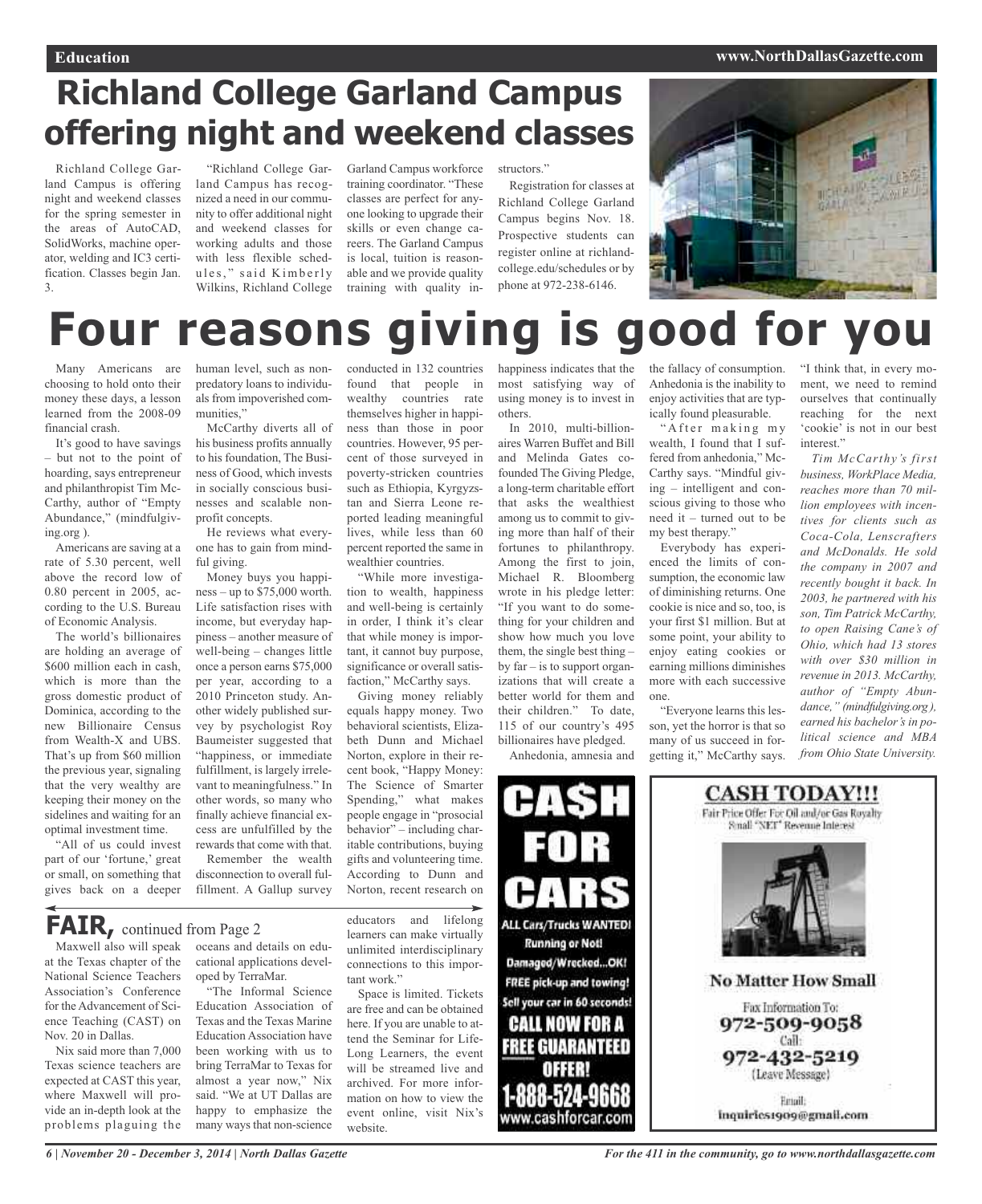### **www.NorthDallasGazette.com Community** Spotlight

# **Senator Royce West prefiles bills on predatory lending for next session**

ings involving law enforcement and reportedly unarmed suspects, numerous cities and police departments across the country and here in Texas, have employed or are exploring the use of body-worn camera technology by officers. However, little legal or statutory framework for the use of cameras worn by police officers exists. Senate Bill 158 by Senator West would create statewide policy and looks to provide body-worn cameras for officers assigned to patrol du-

Senator West also prefiled a number of bills related to criminal justice. Senate Bill 122 extends

State Senator Royce West (D-Dallas) filed 12 pieces of legislation today, the first day to file bills for the upcoming 84th session of the Texas Legislature.

"With eight new members in the Senate, and a slate of new officeholders at the statewide level, it should be an interesting session," Senator West concluded. "I look forward to developing relationships with my new colleagues and to working with them for a better Texas."

Senate Bill 121 addresses "payday" lending. It is modeled from legislation that passed the Senate in 2013. "We know that some people lack access to traditional



sources of financial lending," said Senator West, "but the practices of some Texas payday lenders has created a cycle of debt from which many hardworking Texans cannot escape. SB121 should help restore balance to the relationship between borrowers and lenders in this area."

ties.

In light of recent shoot-

## **CEOS,** continued from Page <sup>1</sup>

them and introducing them to companies like Miller-Coors and to other major corporations, 20 years from now these people will be running organizations and no one will be able to question whether or not HBCUs need to exist."

Recently, TMCF hosted nearly 500 student scholars at the Leadership Institute's annual conference in Washington, D.C.

Students attended workshops and sessions on financial literacy, diversity and inclusion, personal leadership branding and career readiness. Students also got the opportunity to network and interview with corporate executives from top companies such as Walmart MillerCoors, Shell Oil Company, John Deere, Boeing and Microsoft Corporation. Federal agencies – including the Department of Defense, U.S. Marine Corps and U.S. Securities and Exchange Commission – were also on hand to share information with and recruit students.

Joshua Lee, a senior

bachelor's of science biomedical engineering major at North Carolina A & T University in Greensboro, N.C. and a TMCF scholarship recipient, said that he's learning how to engage with other young leaders, not just from social aspect, but from career-driven and peer-to-peer mentoring as well.

"When you hang around leaders, you get to share ideas, you get encouragement you get the push that you need," said Lee.

Cherish Liles, a senior psychology major at Fayetteville State University in North Carolina, was encouraged by hearing a student scholar detail plans for becoming a U.S. Senator by 2035.

"It really pushed me to be more goal-orientated. I want to get on that level," said Liles. "It's motivating, but intimidating at the same time."

Lee said that it costs more than \$20,000 a year to attend North Carolina A & T and that the TMCF provides about \$6,200 per year. Lee

*Cherish Liles, a senior psychology major at Fayetteville State University attends the 14th Annual Leadership Institute conference in Washington, D.C. (Freddie Allen/NNPA)*

also works and gets help hand.

from his parents and other financial aid to pay for school.

"The [Thurgood Marshall College Fund] has always pulled through," said Lee, adding that without the TMCF scholarship, he would never have been able to finish college. "I can honestly say that's one of the biggest reasons why I'm still in school."

The Forestville, Md., native who also started a campus ministry,credits TMCF for teaching students that leadership and giving back to the community, especially HBCUs, go hand and

### compensation for persons who were wrongfully convicted. Current state law does not account for persons whose convictions were overturned prior to post-conviction DNA legislation passed in 2001.

Senate Bill 124 identifies in state statute, the federal prohibition for knowingly buying firearms for another person who cannot legally purchase guns. The ban on "straw" gun purchases was upheld by the U.S. Supreme Court in June of this year.

Under Senate Bill 126, certain seriously-ill prison inmates, who because of their infirmities are no longer a threat to society, could be released from confinement following review by the Board of Pardons and Paroles. This measure would reduce expensive medical care costs that are now paid entirely by the state.

Senate Bill 128 seeks to ensure that criminal history record information disclosed to the public is accurate and up-to-date, and that private entities selling this information are held accountable for the accuracy of the disclosed information.

Senator West's past work regarding orders of nondisclosure is furthered by Senate Bill 130 that would allow the disposition of a judicial "set-aside," a dismissal, to be sealed from public disclosure.

Senate Bill 131 follows up with legislation passed in 2011 that created statewide standards and training for law enforcement agencies, court workers, technicians and others responsible for the collection, analysis, storage and retention of biological (DNA) evidence.

Among the other legislation filed today by Senator West are bills permitting cities and counties to set a minimum wage that is greater than the federal minimum wage, and creating a bipartisan commission to handle congressional redistricting.

years.

"If it weren't for that HBCU, you wouldn't be a schoolteacher and instead of making \$40,000 a year, you might be making \$20,000 a year, so you got to give something," said Taylor. "All these people have cable, cell phones, cars, it's all about priorities. I refuse to let the community off on this."

Taylor said that when you look at spending power in the Black community, which the Nielsen Company estimated will top \$1 trillion next year, there is enough money in the Black community to solve the HBCU problem.

"There would be no Thurgood Marshall and therefore no Brown v. the Board of Education, if there was no Lincoln University and no Howard University to educate Thurgood Marshall," Taylor said, referring to HBCUs. "So you are reaping all of the benefits of what the HBCUs produced and now you think because you went to Harvard that this doesn't matter to you."

Taylor said that when you look at spending power in

the Black community, which the Nielsen Company estimated will top \$1 trillion, there is enough money in the Black community to solve the HBCU problem.

Joshua Smith, the chairman and managing partner at the Coaching Group, LLC and a Central State University alumnus received the "HBCU Alumnus of the Year Award" at the recent 26th Annual TMCF Awards Gala. Smith contributed \$1 million dollars to his alma mater.

Smith said that he was dismayed when he learned that financial support from HBCU alumni is "woefully lacking" and "dangerously disappointing" and that some alumni have strong feelings of entitlement and negative attitudes about their college experiences.

"Central State University was my family and what I became and what I am today is a direct result of those challenging, but constructive and supportive years there," said Smith. "How can I possibly forget or have nothing but positive feelings about that critical phase of my life?"

in life, don't forget where you came from, take time to give back to the community that gave to you." Taylor said that there is no reason why all HBCUs shouldn't have serious endowments, given the num-

ber of graduates that they

"Get a good job and start your career when you get opportunities, go back, say 'thank you," said Lee. "This is what TMCF has taught and is teaching the students. Once you graduate and once you make it and get your job, once you get to whenever you want to go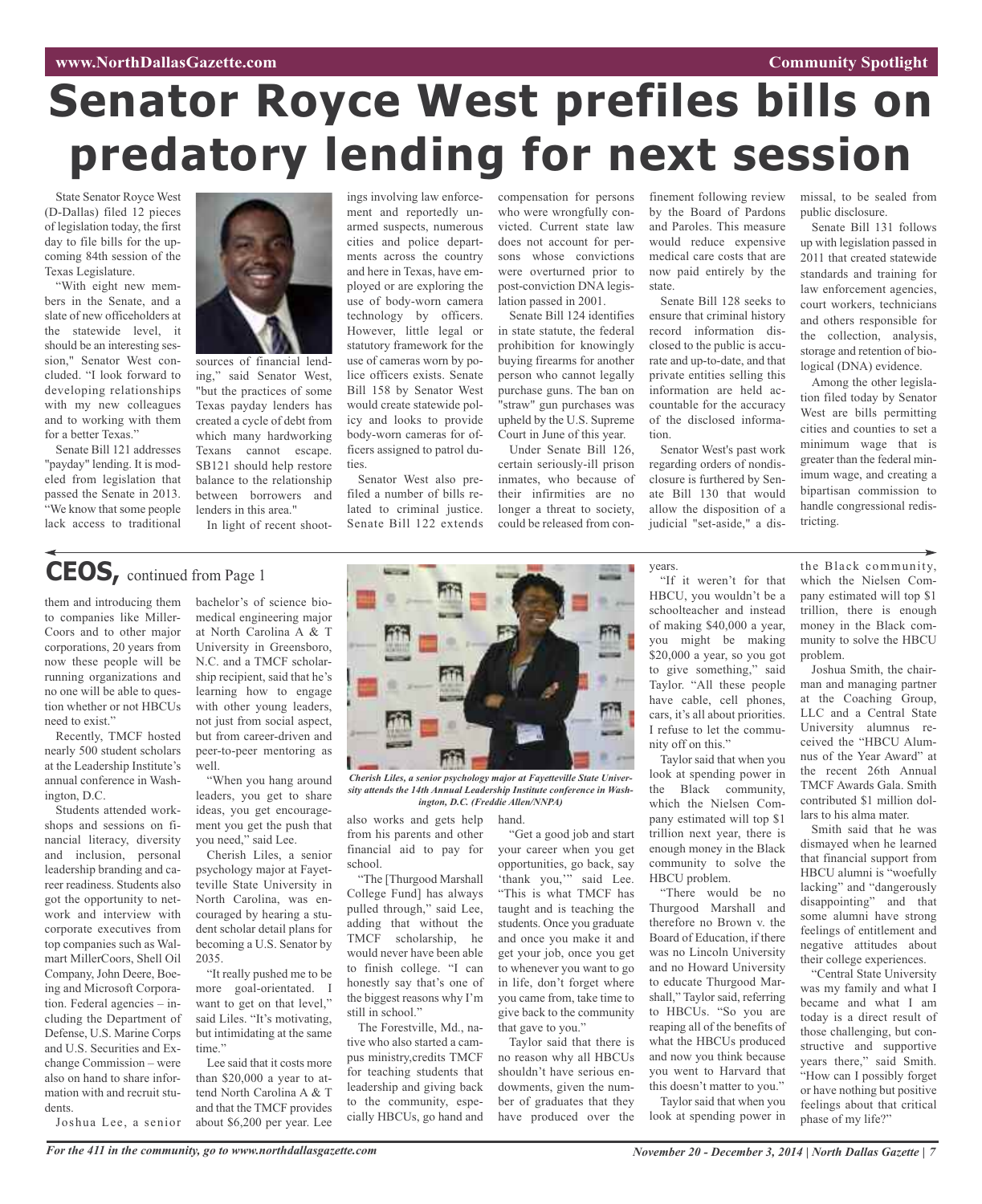**Community Spotlight** *Visit www.NorthDallasGazette.com and click on Community Calendar for more events!*

# **NDG Book Review: A Light Shines in Harlem**

By Terri Schlichenmeyer

Your child loves his teacher.

It's something you're grateful for, because that makes it easier for him to go to school. Every morning, he rises with a smile and he comes home excited. Bless her heart, he's getting an education for his future.

But what if the school your child attended was sub-par? What would you do to ensure that he had the best learning atmosphere possible? As you'll see in *A Light Shines in Harlem* by Mary C. Bounds, it was a question that needed tackling.

Rev. Dr. Wyatt Tee Walker knew that Harlem youth were in trouble.

As Martin Luther King Jr.'s Chief of Staff, Walker had worked hard for civil rights. As a minister who

**A LIGHT SHINES IN HARLEM New York's First Charter School** 

and the Movement It Led



cerned.

helped reclaim Harlem 's neighborhoods, he knew the value of education for its citizens – and he was con-

"Increasingly," says

Bounds, " Walker heard stories from his congregation about how inner-city schools were failing their children." He considered opening his own school but logistics prevented it. Still, he never stopped searching for answers – until he found something he thought might work: a charter school.

Much like a public school, charter schools are "tax-funded, tuition-free, and open to all public school children..." The difference is in who operates the school, and that parents decide on enrollment. It was education reform in its truest sense, and it was a relatively new concept then.

When he met Steven Klinsky in 1999, Walker hoped the solution was at hand.

For years, Klinsky had been thinking about his brother.

Human Services (DCHHS) is monitoring four additional travelers for Ebola Virus Disease. The travelers departed West Africa on Nov. 18 and arrived in Dallas County the same day. These individuals are considered low risk and their 21-day monitoring period

When Klinsky was a kindergartener, his brother

Gary tutored him every day after school. Thanks to Gary, who died young, Klinsky was a success, and he'd been thinking about a way to honor Gary 's legacy. In the beginning, Klinsky created an academic after-school program that offered kids a fun way to learn – much like the fun he'd had with Gary – but when he learned about charter schools, he became truly excited. Harlem seemed to be the likeliest place for a charter school, if the right building could be found. And then someone intro-

duced Klinsky, who had the finances, to Walker , whose church owned a magnificent and nearly-empty structure…

There's been a lot on the news lately about the "crisis" in education, both from the teacher point-of-view and from parents. People

**Four travelers being**

**monitored for Ebola**

worry about their children's success and *A Light Shines in Harlem* sheds some good news on this issue.

I had to smile as I was reading this book, in fact: author Mary C. Bounds' telling of this tale makes it sound almost like a thriller, with heroes and hurdles. I enjoyed reading about the synchronistical events that allowed the Sisulu-Walker Charter School of Harlem to become a reality, and the tales about the students. Parents and educators will appreciate the you-can-dothis hints in the back.

Be aware of one thing: this book contains a lot of names, and that quickly becomes overwhelming. Look beyond it, if you struggle, and persevere. In the end, you'll find that *A Light Shines in Harlem* has plenty of class.

## **EMPTY,** continued from Page <sup>3</sup>

ence fresh loss over and over again for the first year while facing the first Thanksgiving, birthday, anniversary, Christmas, vacation, etc. without the person with whom they had always shared those moments.

"There is a time when we manage our grief more than it manages us, and a time when the healing becomes strength, like a healed broken bone is stronger at the point of healing than the bone around it. But we are always changed, different because of both the life and the death of the person we loved and lost," Harris

said.

"Continuing to miss our loved ones, and more importantly, being aware at times of how much we wish they were present, is, I believe, a life-long experience – and does not mean we have failed to move on."

Harris served as bereavement coordinator and the first director of Hillcrest Community Hospice in Waco, Texas. She joined the Baylor social work faculty in 1997 but continues her work as a hospice volunteer and provides volunteer training for several Central Texas hospice programs.



## **LIES,** continued from Page <sup>3</sup>

of the Voting Rights Acts of 1965 in order to help the GOP diminish the strength of Democratic-leaning voting blocs; and, in the "Hobby Lobby" case, to give GOP-supporting Christian conservatives a means of discriminating

against gays and lesbians, "uppity" women and any others they deem unworthy. As those decisions indi-

cate, the court's conservative majority has increasingly functioned as the GOP's allies – providing increasingly ratty legal "fic-

tions" as they rubber-stamp GOP wishes. Thus, it's no surprise that three days after the elections, the court suddenly declared it would review the latest legal challenge to Obamacare that had been rejected by a lower federal court. That brazen act drew an extraordinary opinion column from

Linda Greenhouse, the leading Supreme Court journalist of our era.

will end on Dec. 8.

DCHHS is currently monitoring 13 individuals for Ebola Virus Disease. Due to medical confidentiality and personal privacy

Writing on the Nov. 12 *New York Times* op-ed page, Greenhouse characterized the court's taking up *King v Burwell* as a "decision to enlist in the latest effort to destroy the Affordable Care Act." She went on to say,

Dallas County Health and reasons, DCHHS does not provide additional identifying information.

"Everyone we are monitoring remains asymptomatic for Ebola," said Zachary Thompson, DCHHS director. "We will continue with our public health follow-up until the 21-day period is complete." DCHHS Medical Direc-

tor/Health Authority Dr. Christopher Perkins reminds the public who is at risk for Ebola Virus Disease.

"This is a naked power grab by conservative justices who two years ago just missed killing [Obamacare] in its cradle, before it took effect."

She closed with chilling – but properly justified – words: "In decades of court-watching, I have struggled … to maintain the

"I want to emphasize to everyone that they are not at risk of getting Ebola unless they have come in contact with blood, bodily fluids, or contaminated objects from a person who is sick with Ebola," Dr. Perkins said. "Individuals with the most risk include healthcare workers, family members, or others in close contact to a person with symptoms of Ebola<sup>"</sup>

More information about Ebola can be found on the DCHHS website.

belief that the Supreme Court really is a court and not just a collection of politicians in robes. [Now], I've found myself struggling against the impulse to say two words: I surrender."

*Lee A. Daniels is a longtime journalist based in New York City.*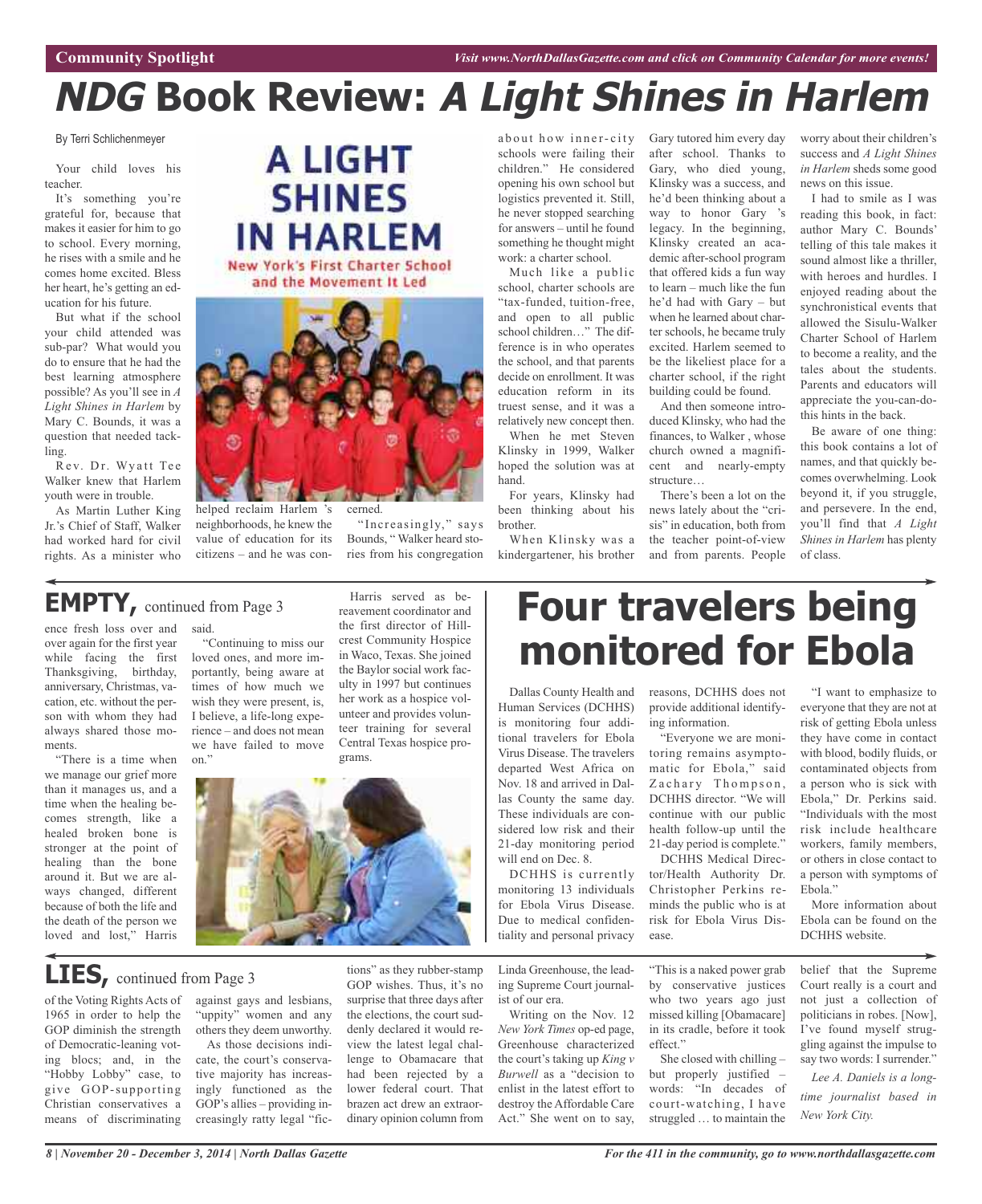### *Let NDG Entertainment be a part of your upcoming events!Contact jbrewer@northdallasgazette.com* **Entertainment**

## **Usher performing in Dallas on Dec. 4**

Hot on the heels of a ican Airlines Center. blockbuster performance at this year's MTV Video Music Awards and the release of his new single/video "She Came To Give It To You," global megastar USHER brings The UR Experience to Dallas on December 4 at Amer-

Packed with an impressive repertoire of smash hits spanning his 20-year career, the critically-acclaimed showman will give his fans a unique experience that only the multi-talented Usher can deliver. His show will include a fresh take on

early and recent songs as well as new music from his anticipated forthcoming eighth studio album.

"With The UR Experience, I want to give my fans an ever-changing live show full of surprises and special guests," says Usher. "I am

really excited to be with my fans and give them an Usher experience like they've never seen or heard before."

Also appearing is August Alsina or DJ Cassidy with the show starting at 7:30 p.m.



*Photo: A mes / Flickr*

## **Faizon Love returns to stand-up during Thanksgiving weekend**

Faizon Love had his first big break as the chainsnatching, fist-wielding "Big Worm" in the 1995 hit comedy Friday. Since then, the large and in charge Cuban-born actor has kept movie audiences bellylaughing with his roles as a wannabe Lothario in Couples Retreat and an uptight department store manager

in holiday classic "Elf". But his comedic roots are in stand-up. Armed with his signature easy-going style and sly smile, Love's made the rounds on HBO's Def Comedy Jam and BET's Comic View.

DFW fans can enjoy his unique brand of stand-up on stage at the Arlington Improv. Performances are

HOUSE OF B

**SUNDAY MORNINGS** 

**FEATURING THE EXPLOSIVE ENERGY OF CONTEMPORARY<br>& TRADITIONAL TALENT PRODUCED BY KIRK FRANKLIN** 

**CHECK OUR WEBSITE FOR UPCOMING DA** 

HOUSE OF BLUES DALLAS 2200 N. LAMAR ST. DALLAS, TX 75202

**JUST GOT FRES** 

slated for

• Fri, Nov 21 8 p.m. (Doors Open at 7 p.m.)

• Fri, Nov 21 10:30 p.m. (Doors Open at 9:45 p.m.) • Sat, Nov 22 7:00 p.m.

(Doors Open at 6 p.m.) • Sat, Nov 22 9:30 p.m.

(Doors Open at 8:45 p.m.) • Sun, Nov 23 7:30 p.m. (Doors Open at 6:30 p.m.)





www.eisemanncenter.com - 972.744.4650 **WFAA'S she** *Che Ballas Morning News* Eisemann Center = 2351 Performance Dr., Nichardson, TX 75082



*<b><i><u><b>ZASTRALE ISTOP W OOI BOX OFFICE FOR TICKETS</u>* 

*NDG Entertainment Ticket Giveaway!!! Visit www.northdallasgazette.com to win tickets to Frosty & Friends and Miracle on 34th Street at Dallas Children's Theater!!!*

HOOSEDFIN, WES CONVIDERED RUNCH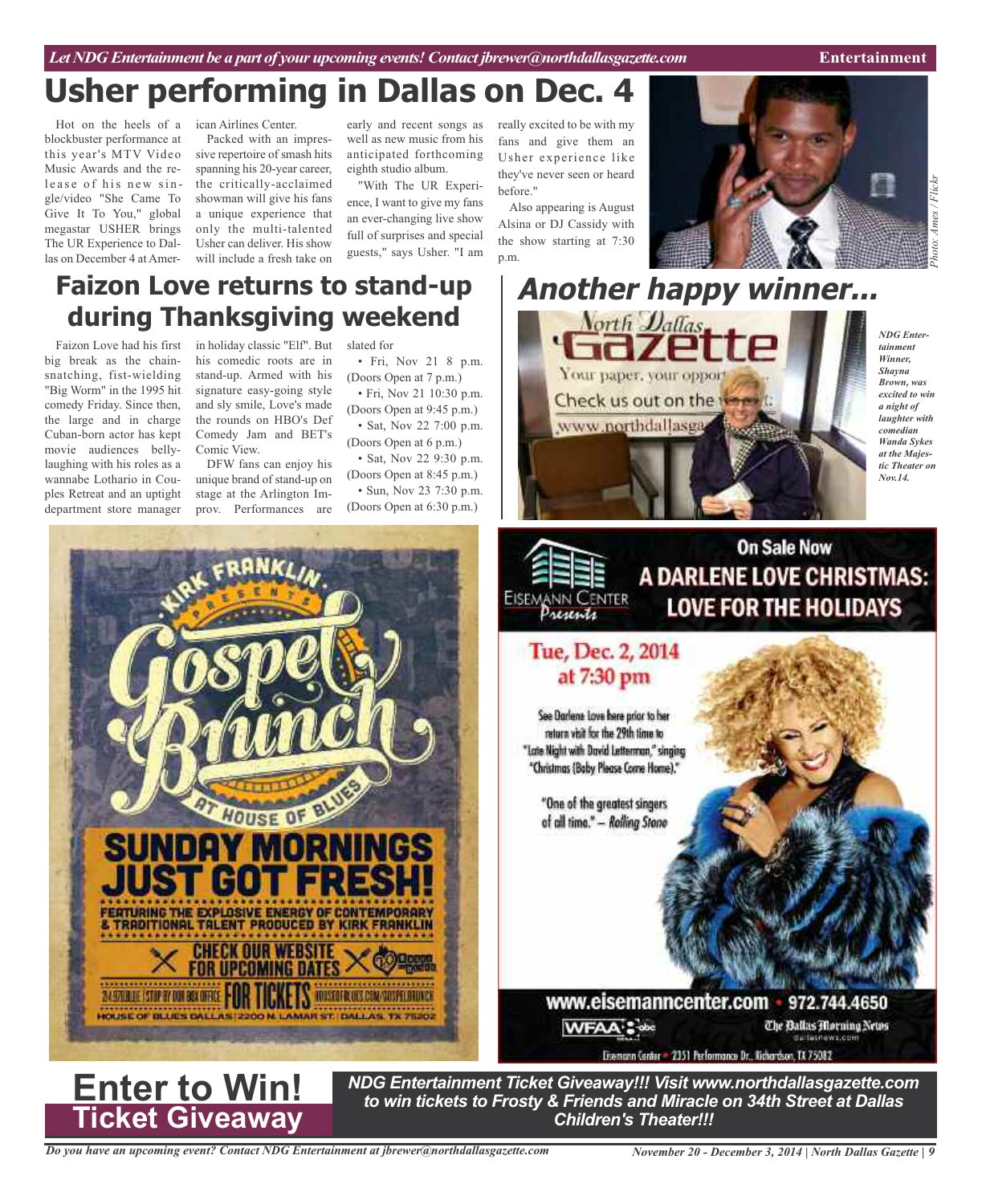## **BOOM 94.5 offering Classic Hip-Hop in Dallas**

Dallas' KSOUL marks the third history-making format change for Radio One in the last month. On Saturday at midnight, the previous Urban AC station shocked the airwaves with "Baby Got Back" by Sir-Mix-A-Lot and BOOM 94.5 FM was born. After months of planning, the station is launching with 94 hours of non-stop Classic Hip-Hop for the Dallas market that research supports has an appetite for this genre of music.

The new BOOM is a complement to Radio One's 97.9 THE BEAT FM, a Rhythmic CHR station. "We expect the cluster combination of the new BOOM and THE BEAT to be a winning one," said Gary Spurgeon, Vice President and General Manager, Radio One Dallas. Spurgeon proudly quotes the stations new positioning, "BOOM 94.5 and 97.9 THE BEAT, Where Hip-Hop Lives in DFW."

The new BOOM 94.5 FM promises to play the music many Generation X'ers grew up listening to like Dr. Dre, Tupac, P



Diddy, LL Cool J, Jay-Z, Queen Latifah, Geto Boys and many more.

The expansion of the BOOM brand comes on the cusp of Radio One successfully launching BOOM 92 FM in Houston, TX in October and BOOM 107.9 FM in Philadelphia almost two weeks ago. Though KSOC's rating performance was recently seeing improvement, after its declining performance and research, the plan to transition to Classic Hip-Hop was underway. Houston's BOOM 92 FM's early performance has shown significant rating impact in its first few weeks. The impact in Philadelphia is too early to ascertain, but its digital and social media buzz has been tremendous.

Although this transition is exciting and seemingly the appropriate strategy for the market, the KSOUL flip has

impacted two employees and the iconic "Fly Jock", Tom Joyner of the Tom Joyner Morning Show (TJMS) that has long inspired, entertained and informed the Dallas community.

"Transitioning employees is always difficult," said Spurgeon. "We've taken every step to ensure our employees are treated fairly and with respect. As for Tom, he's an icon and consummate professional that understands our format change and looks forward to partying with his Dallas listeners on his digital platforms."

The Tom Joyner Morning show can still be heard in Dallas every morning from  $5$  a.m.  $-9$  a.m., by streaming online around the clock on BlackAmericaWeb.com. Listeners can also download the Tom Joyner Morning Show app to stream live at http://bit.ly/TJMSApp.

### **Next Jazz series slated for December in Ft. Worth**

*NDG Entertainment* enjoyed the smooth sounds of smooth jazz sax sensation Marion Meadows, jazz violinist Michael Ward, and actress/singer Dawnn Lewis at the Life of Dreams Concert Series presented by JimAustinOnline.com on Saturday, Nov. 15 at Fort Worth's Scott Theater.

Jim Austin, founder of Jimaustinonline.com mentioned, "This is just the beginning. We are going to bring the hottest jazz acts from around the country right here to Fort Worth all

year long. Live, smooth jazz is back and better than ever!" *NDG* readers and jazz lovers alike should look out for the next Jazz Series coming up in December. Stay tuned to *NDG Entertainment* for more information



The Dallas Symphony Orchestra's Principal Pops Conductor Jeff Tyzik and musicians will join music lovers in celebrating the music and musicians who define America's greatest musical art form this weekend.

They will spotlight the legendary music of Louis Armstrong and Cab Calloway just to mention two.

The songs scheduled include Take 5, Walkin', Strutting With Some Barbecue and Blue Mambo.

The shows are 7:30 p.m. on Friday and Saturday with a Sunday matinee at prices are \$49-\$149. For tickets and informa-

2:30 p.m. Current ticket tion, visit the DSO Web site at www.mydso.com or call 214.TIX.4DSO.





*NDG Entertainment Ticket Giveaway!!! Visit www.northdallasgazette.com to win tickets to Nov.30th Gospel Brunch and Darlene Love @ the Eisemann Center.*

*10 | November 20 - December 3, 2014 | North Dallas Gazette*

**Enter to Win!**

**Ticket Giveaway**

*Do you have an upcoming event? Contact NDG Entertainment at jbrewer@northdallasgazette.com*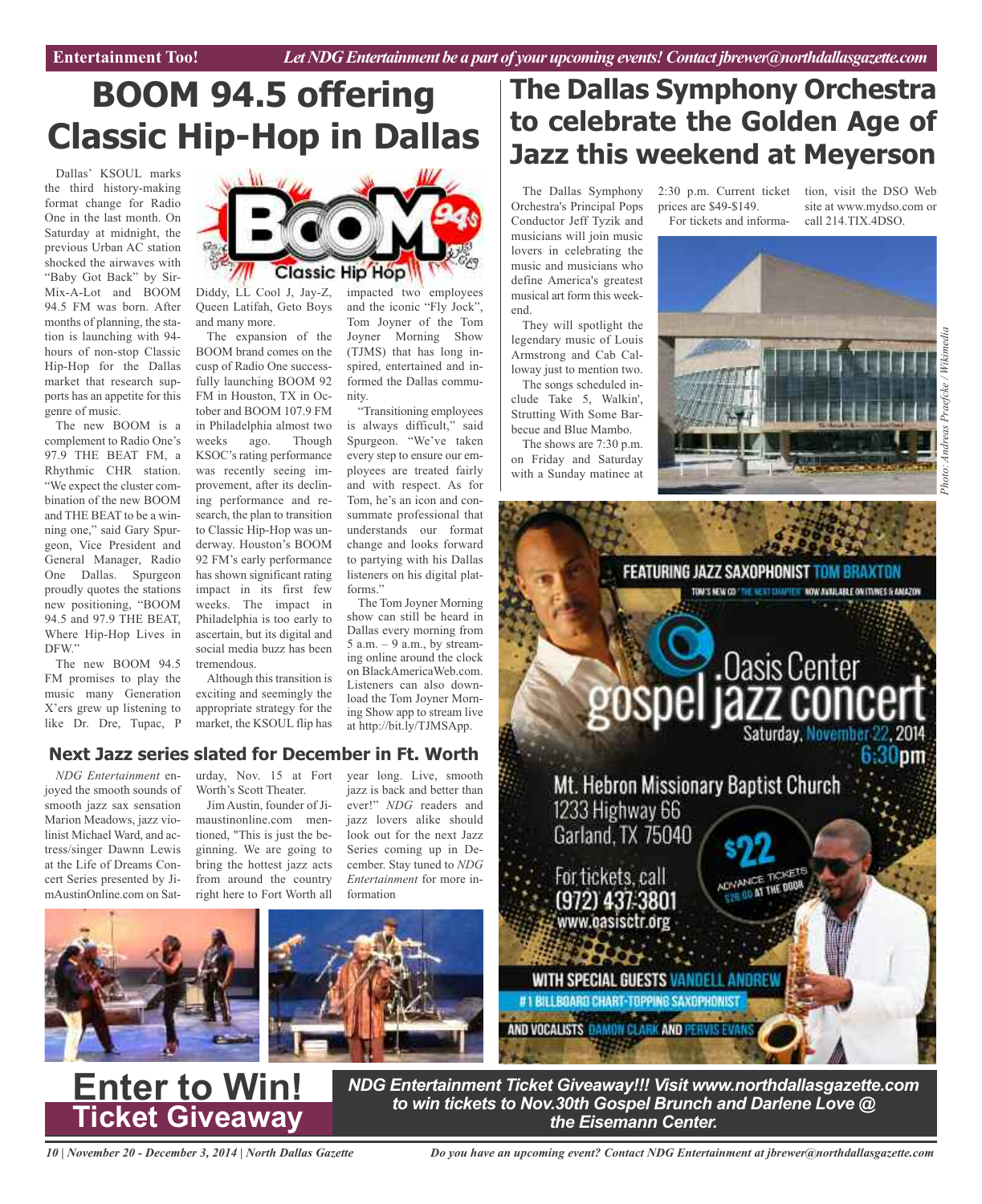## **GOP already hyperventilating on immigration executive order**

The White House said today that President Obama will be announcing his Executive Order on immigration tomorrow. Republicans haven't even seen the de-

suing threats.

Below is a statement from Pili Tobar, DNC Director of Hispanic Media: *"The President hasn't*

tails and they're already is-*even announced his executive order on immigration and Republicans are already hyperventilating – screaming amnesty, threatening to shut down the gov-*

*ernment, hold up confirmation of nominees during the 114th Congress and even impeachment.*

*"Rather than threatening to hurt our country and the*

Something bad was done

My pain is legitimate and is the inevitable byproduct

I have the power and the right to reach out for comfort, support, and guidance, so I am no longer alone. When a person finds it difficult to think about their

to me- I am not bad.

of being hurt

*American people, Republicans should stop sitting on their hands, do their job, and pass a comprehensive immigration bill. Republicans' failure to act is the real amnesty, and the Pres-*

experiences in this more loving way, I encourage them to try to think about someone in their life who genuinely cares about them; a person or even a pet! Think about the messages they would give and then slowly incorporate that perspective into their own thought process. If embracing a whole new mindset is hard, we explore just starting with, "Maybe it's possible that it wasn't my fault." Even considering the possibility of letting go of selfblame softens the shame and creates an opening for self-love and true healing. Seeking professional support and guidance as well as the encouragement of loved ones is a way to create new

*ident is taking bold action to get the ball rolling since they won't.*

**Market Place**

*"Now it's time for them to step up and work with him to pass permanent commonsense reform."*

associations and positive memories, which can be the first step towards feeling joy during the holiday season and all year long!

*Lisa Ferentz is a clinical social worker and psychotherapist who has been in private practice for 30 years, specializing in adolescent and adult survivors of trauma, abuse and neglect. Ferentz is Founder and President of The Institute for Advanced Psychotherapy Training and Education, Inc., an organization providing continuing education classes and Certificates in Advanced Trauma Treatment to mental health professionals. To learn more, visit www.lisaferentz.com.*

**BEHAVIOR**, continued from Page 4

be angry at them, and personal feelings of helplessness and disappointment as people vow to give up these behaviors, only to turn to them again when triggered and overwhelmed.

Do you ever wonder why people who have histories of trauma and pain seem willing, even eager, to engage in behaviors that are punitive, self-sabotaging or destructive? The answer is simple but poignant; when they hate themselves it resonates to hurt themselves. When they grow up with trauma, abuse or neglect all year round and not just during the holidays — they can be left with a pervasive sense of guilt, shame, harsh inner criticism, or selfloathing. If they walk around with these feelings, self-destructive choices actually seem to "make sense" to them. Why would they want to make healthy, growth-producing choices if somewhere inside they don't believe they are worthy of self-care?

The truth is, it's impossible to give up destructive patterns or toxic behaviors until painful life experiences can be viewed through a lens of self-compassion and empathy. Oftentimes, the meaning that gets attached to trauma holds more power than the experiences themselves. Here are some examples of thoughts that might keep a person stuck in patterns of self-blame and shame:

What happened was my fault

I should have stopped it or prevented it from happening

My pain is evidence that I am damaged or broken This happened because I am unlovable

I will always be alone I ruined the holidays for my family because I didn't keep my abuse a secret

When people believe these thoughts are true, it resonates to keep behaving in ways that perpetuate guilt, shame, and feelings of worthlessness. Bringing compassion into the equation is often the first step towards healing and being able to let go of destructive behaviors. As self-compassion is practiced, they will begin to choose relationships that are supportive and safe, care for and protect their bodies, and work in an environment that values and appreciates their



contributions. They can even choose to experience the joy of the holiday season with surrogate family members who are truly safe and loving.

Notice the difference in thoughts when trauma is viewed through the lens of self-compassion:

It wasn't my fault that someone else chose to hurt



### **Do you and your family need an extra \$ 500.00 for Christmas?**

blessed.

One of the largest electric power companies in the NorthEast is opening for business in Texas. It has been listed by Forbes Magazine as one of the strongest, top 50 Energy Companies in America with visions to grow and expand in the South starting with Texas in November 2014.

The pre-launch is over and the fun has begun. As part of their electrifying launch, this powerful power company is offering very nice cash incentives for each new customer who switches their electricity to them and an additional bonus to each person/agent/representative that helps a new customer switch over. Simple and to the point. Deregulation !!!

When you see a company that is willing to put their wallet where the action is by paying generously for customer acquisition, just know that they are poised to explode..

The more customer's they have, the more funds available to fuel their expansion into the market. The funds generated by exponential growth fuel further expansion. As you know, the most powerful advertising is "Word of Mouth"!! You telling family and friends, business associates, etc.. You can even generate FREE energy

If you said yes, then prepare to be for your home which could ease strife and could make a some couples a very happy husband & wife !

> What is so exciting about all this is the fact that you can start your own "Electric Power & Wind Power Agency" without it costing you a cent nor a mint\*\* to get started. *\*\*{of course certain options apply}*

> In other words, you do not have to "PAY TO PLAY"! This is a unique attempt to redefine networking. You see, the majority of other network companies require you to "PAY" in order to do business to network and "PLAY" in their marketplace.

> Over the next several weeks we will show you how you to can earn substantial bonuses, income, and commissions as you tell others you know about a great energy company which, in the synergy of expansion, will give you good money for each new energy customer you introduce to them!

Building together, we will empower you to be all you can be to have a very, very, Merry, Merry Christmas and a Prosperous New Year. It will be a be a Happy New Year to **all who take the time to call** Mr. Ewing of Dallas at **214-205-1436** for more information to get started NOW! PAID PROMOTIONAL ADVERTISEMENT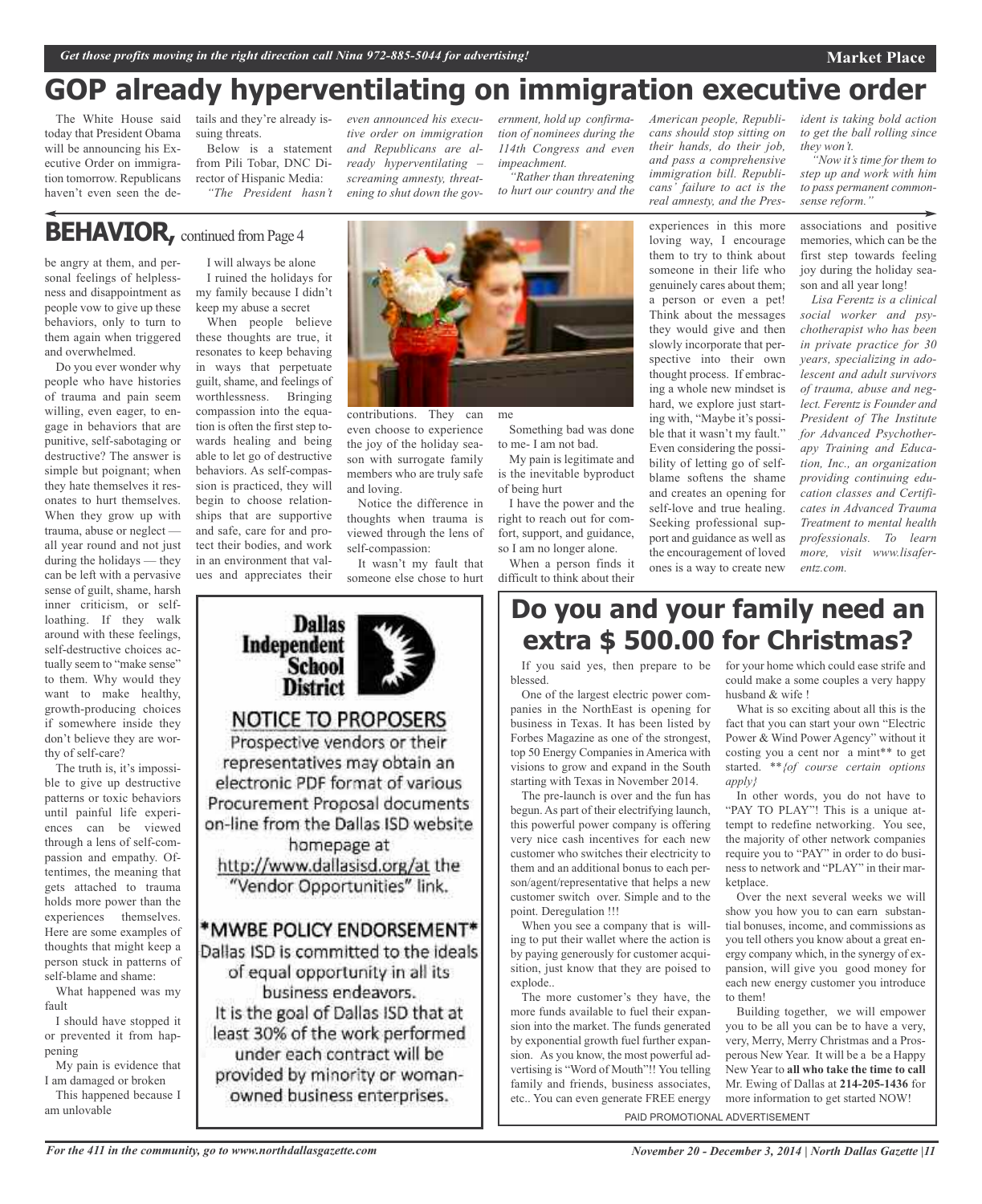**DFW African American community as a whole.**

### **HCA North Texas, Texas Health Resources Partner with El Centro College for \$1.4 Million Job-Training Grant**

Texas Health Resources and Hospital Corporation of America has partnered with El Centro Community College to provide job training using a \$1,351,442 Skills Development Fund grant from the Texas Workforce Commission.

The grant is part of TWC's new Healthcare Innovation Project designed to meet the high demand for nurses in medically underserved areas. The grant will be used to custom train 540 new and incumbent workers. The training will help retain existing employees by upgrading their skills and train new hires in the practical application of their newly acquired skills.

These healthcare professionals will maintain or earn the needed certifications to provide quality patient care. Those trained will include registered nurses, licensed vocational nurses and certified nursing assistants. Upon completion of training, the workers will earn an average hourly wage of \$32.22.

### **Irving to host holiday event**

The City of Irving's Parks and Recreation Department will host its annual Holiday Extravaganza on Dec. 6. The event begins with a parade through the Heritage District at 4 p.m., followed by the lighting of the tree at 5:30 p.m. on the City Hall lawn at 825 W. Irving Blvd.

This year's entertainment lineup includes a holiday stage show, children's crafts and fireworks. A new feature this year includes the addition of a car show to the Blue Christmas Chili Cook Off from 9 a.m. to 4 p.m. Dec. 6 at Heritage Park, 217

Main Street.

**Greater Irving-Las Colinas Chamber of Commerce** 5201 N. O'Connor Blvd., Ste. 100

**Iglesia Santa Marie de Guadolupe** 2601 S. MacArthur

**The Chateau on Wildbriar Lake** 1515 Hard Rock Rd

**Bombay Sizzlers** 397 East Las Colinas Blvd, Ste. 180

**Le Peep** 4835 N. O'Connor Blvd.

**Mattito's Tex Mex** 1001 MacArthur Park Drive

**Taqueria El Tacazo** 1150 W. Pioneer Drive

**Capistrano's Café & Catering** 4650 W. Airport Frwy

**Empress of China** 2648 N. Beltline Rd.

**The Spirit Grille** 4030 N. MacArthur Blvd #112

**El Rancho Restaurant** 1210 E. Irving Blvd

**504 Salon** 3414 W. Rochelle

**Irving YMCA** 220 W. Irving Blvd

**Mitchell's Barbershop** 4020 N. Beltline Rd

**Senter Park Recreation Center** 907 S. Senter Rd

**Hey Irving, Pick Us Up!**

**You can find a copy of the North Dallas Gazette at any one of these fine businesses and organizations. Be sure to pick up a copy every week to stay on top of the issues important to the Irving area in particular and the**

> **Austin Recreation Center** 825 E. Union Bower Rd.

> > **Houston Recreation Center** 3033 Country Club Rd.

> > > **Cimarron Park Recreation Center** 201 Red River Trail

**Georgia Farrow Recreation Center** 530 Davis Street

**Heritage Senior Center** 200 Jefferson Street

> **iRealy Office Building** 320 Decker Drive

**Chamber of Commerce**

**Irving City Hall**

**Irving Public Library**

**Shady Grove CME Church** 3537 E. Gilbert Road

**Emmanuel Baptist Missionary Church**

511 Gilbert Road **Ben Washington Baptist Church**

3901 Frisco Ave **Shepherd Church** 615 W. Davis

**West Irving C.O.G.I.C.**

**Church** 4215 N. Greenview Dr. **Strictly Business** 4159 W. Northgate **Washateria** 3712 Cheyenne Street **New Life Ministries** 3706 Cheyenne Street **Elisha Mane Attractions** 3704 Cheyenne Street **Bear Creek Community Church** 2700 Finley Rd.

4011 Conflans Road **Bible Way Baptist**

**Danal's Mexican Restaurant** 508 N. O'Connor Rd

**Fred's Pit Barbecue** 808 E. Irving Blvd

**Evergreen Baptist Church** 3329 W. Country Club Drive **Po' Boys Restaurant** 4070 N. Beltline Rd. Ste. 100 **Girl Friends Africa** 4070 N. Beltline Rd. Ste. 134 **VW Barbership** 4070 N. Beltline Rd. Ste. 143 **Northlake College** 2000 College Blvd Bldg. A **Antioch Christian Church** 2041 West Walnut Hill **Kasbah Grill** 2851 Esters Rd **Fresh Food Store** 4020 W. Northgate Drive **Lee's Catfish** 1911 Esters Road

**Gary's Barbershop** 2117 Story Rd.

**African Village Restaurant** 3000 N. Beltline Rd

**New Look Barbershop** 3317 Finley Rd.

**Irving Arts Center** 3333 N. MacArthur #200

### CADNET/NORTH DALLAS GAZETTE **National and Local Classified Advertising Network**

To advertise call 972-509-9049 Email (ad for quote) opportunity@northdallasgazette.com

### Autos Wanted

TOP CASH FOR CARS, Any Car/Truck, Running or Not. Call for INSTANT offer: 1-800-454-6951

#### Health & Fitness

VIAGRA 100MG and CIALIS 20mg! 50 Pills \$99.00 FREE Shipping! 100% guaranteed. CALL NOW! 1-866-312-6061

### **Insurance**

Obamacare Health Insurance Open Enrollment Call 1-888-968-

5392 or apply online www.goquoteme.com

### **Miscellaneous**

DISH TV Starting at \$19.99/month (for 12 mos.) SAVE! Regular Price \$32.99 Ask About FREE SAME DAY Installation! CALL Now! 877- 477-9659

Make a Connection. Real People, Flirty Chat. Meet singles right now! Call LiveLinks. Try it FREE. Call NOW: 1-

CASH FOR CARS, Any Make or Model! Free Towing. Sell it TODAY. Instant offer: 1-800-864-

5784

888-909-9905 18+.

DISH TV Retailer. Starting at \$19.99/month (for 12 mos.) & High Speed Internet starting at \$14.95/month (where available.) SAVE! Ask About SAME DAY Installation! CALL Now! 1- 800-615-4064

DirecTV! Act Now- \$19.99/mo. Free 3- Months of HBO, Starz, SHOWTIME & CINE-MAX FREE GENIE HD/DVR Upgrade! 2014 NFL Sunday Ticket included with Select Packages. New Customers Only. IV Support Holdings LLC- An authorized DirecTV Dealer. Call 1- 800-354-1203

!!OLD GUITARS WANTED!! Gibson,Martin, Fender, Gretsch. 1930-1980. Top Dollar paid!! Call Toll Free 1- 866-433-8277

### Wanted to Buy

Wants to purchase minerals and other oil and gas interests. Send details to P.O. Box 13557 Denver, Co. 80201

CASH PAID- up to \$25/Box for unexpired, sealed DIABETIC TEST STRIPS. 1-DAYPAY-MENT.1-800-371-1136

*ADVERTISE to 10 Million Homes across the USA! Place your ad in over 140 community newspapers, with circulation totaling over 10 million homes. Contact Independent Free Papers of America IFPA at d a n i e l l e b u r n e t t ifpa@live.com or visit our website cadnetads.com for more information.*

Reader Advisory: the National Trade Association we belong to has purchased the following classifieds. Determining the value of their service or product is advised by this publication. In order to avoid misunderstandings, s vertisers do not offer employment but rather supply the readers with manuals, directories and other materials designed to help their clients establish mail order selling and other businesses at home. Under NO circumstance send any money in advance or give the client your checking, license ID, or credit card numbers. Also beware of ads that claim to guarantee loans regardless of credit and note that if a credit repair company does business o phone it is illegal to request any money before delivering its service. All funds are based in US dollars. 800 numbers may or may not reach Canada.

## **Northwest Park Recreation Center** 2800 Cheyenne St.

**Lee Park Recreation** 300 Pamela Drive

**Irving Hispanic** 135 S. Jefferson

825 W. Irving Blvd

801 W. Irving Blvd

**Irving Salvation Army** 1140 E. Irving Blvd **Antioch Christian** 2043 W. Walnut Hill Ln

**Roy's Pawn Shop** 635 E. Irving Blvd **Evergreen Missionary Baptist Church "The Green"** 3329 Country Club West **Irving Islamic Center Valley Ranch - Valley Ranch Masjid** 9940 Valley Ranch Pkwy W.

**Church**

**Center**

**Center**

909 N. O'Connor Rd **Mustang Park Recreation Center** 2223 Kinwest Pkwy

**Lively Pointe Youth**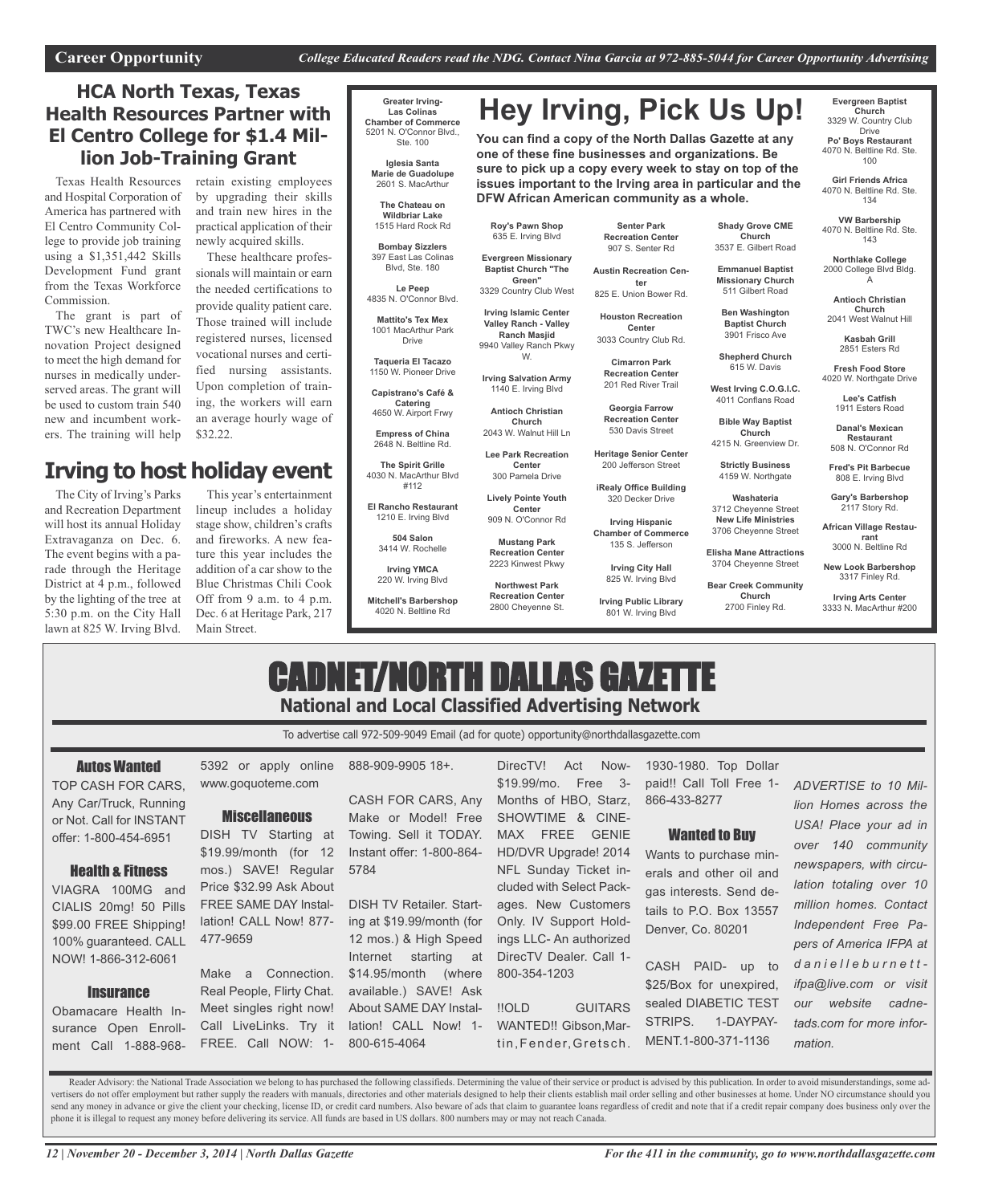## **NEED,** continued from Page <sup>1</sup>

for an emotional victory rather than a substantive victory. Now, we have very little, if anything, to show for our record turnout of 2008 and 2012. And that's because we failed to act appropriately on the morning after those elections.

My article, "When Elephants and Donkeys Fight," was based on an African proverb: "When elephants fight, the grass suffers." November 4 was a graphic illustration of that reality for us, the grassroots. And for the next two years the elephants and donkeys will continue to fight and we will continue to suffer. Why? Because we have no clout with either party, we have no say-so about what happens to us.

Black voters have been lulled to sleep by patronizing gestures and platitudes from politicians who only want and know they will always receive our votes. They also know that we will not leverage our votes against them nor make demands on them in exchange for our votes. They know all we want to do is vote, and then we will go home and await the next election.

When the donkeys won, they did not move us to the front of the reciprocity line. They did not acknowledge us by putting forth specific legislation to benefit Black voters. They did not show their appreciation by spending more with our media during their 2012 campaign. No, they needed our votes, which we gave so generously in prior years, but they refused to reciprocate in any meaningful way. Now the donkeys are blaming us for their defeat, saying "too few" of us voted.

Is it really our fault? Are we the reason many of us are crying about the results of the last election? Are we, the Black electorate, and the political talking-heads whom we follow, the reasons we will likely spend the next two years in political purgatory?

Maybe so, but the real question is: If we got nothing during the first two years of the Obama administration, when the donkeys controlled both chamber, what would make any of us believe we will get anything during the next two years? Maybe this is the slap upside our heads that will make us change the way we play politics.

Here is a solution. Theodore Johnson III wrote an article in the Atlantic magazine titled, "Black America Needs its own President" (September 5, 2014) in which he stated, "The call for a President of Black America may, at first blush, sound odd…But Black America is about 45

million people strong and has buying power of just over a trillion dollars… an economy roughly equivalent to Portugal's and a population that is about the same as Spain's. That should translate to a significant amount of economic and political power. But without a leader to marshal this capital, we're treated like a subcultural afterthought…"

Johnson continued, "Of course, the President of Black America is just a symbolic label, not an elected position. But it needn't be. After all, who elected Frederick Douglass, Booker T. Washington, and King to be the personification of Black America in their respective eras? He or she would carry a big stick, and that big stick would be the marshaling of the Black electorate and Black purchasing power…the Black

American economy sustains numerous businesses and products across the nation; no dollar leaves a community faster than the Black dollar. This is unfortunate, but it is also leverage."

Interestingly enough, a group formed in 2007 devised a plan for a President of Black America, which we called the "POBA." Unfortunately, Black folks decided to take another nap when it looked like Barack Obama would be elected as the POTUS, and our plan was shelved. In light of Johnson's article and our previous attempt, now is the time to revive the POBA idea.

This is a call for one million conscious Black voters to join the POBA movement.

These voters/consumers will use our leverage to positively impact political outcomes and the Black economy, locally and nationally.

If you want to be "One in a Million," contact me at jcling-man@blackonomics.com.

*Jim Clingman, founder of the Greater Cincinnati African American Chamber of Commerce, is the nation's*

*most prolific writer on economic empowerment for Black people. He is an adjunct professor at the University of Cincinnati and can be reached through his Web site, Blackonomics.com.*



2340 Forest Lane Garland, Texas 75042 Apply Today **www.kaftcareers.com**



## **Ed Bell Construction Company**

*An Equal Opportunity Employer*

 Ed Bell Construction is a Dallas based heavy highway contractor doing pusiness in the North Texas market since 1963. With clients such as<br>TxDOT, Dallas County Public Works, and the Cities of Dallas, Fort Worth, business in the North Texas market since 1963. With clients such as Richardson and Mansfield (plus many others), we have a strong backlog of work in the highway market locally.

We are currently hiring for the following positions:

- **• Laborers**
- **• Form Carpenters**
- M **• General Welder**
- **• Fuel Truck Driver (CDL required)**
- **P • Work Zone Barricade Servicer**

**M**  Available: multiple openings widst have own transportation<br>Years of Experience required will vary, from 6 months to 2 years (de-Rate: Negotiable Must have own transportation pending on position) **Physical and Drug Screen Required Must have a Clear Background Must be at least 21 years old**

**Must apply in PERSON, Monday – Friday from 8am to 11am @ 10605 Harry Hines Blvd. Please visit our website: www.edbellconstruction.com/careers Or email your resume to: careers@edbellconstruction.com**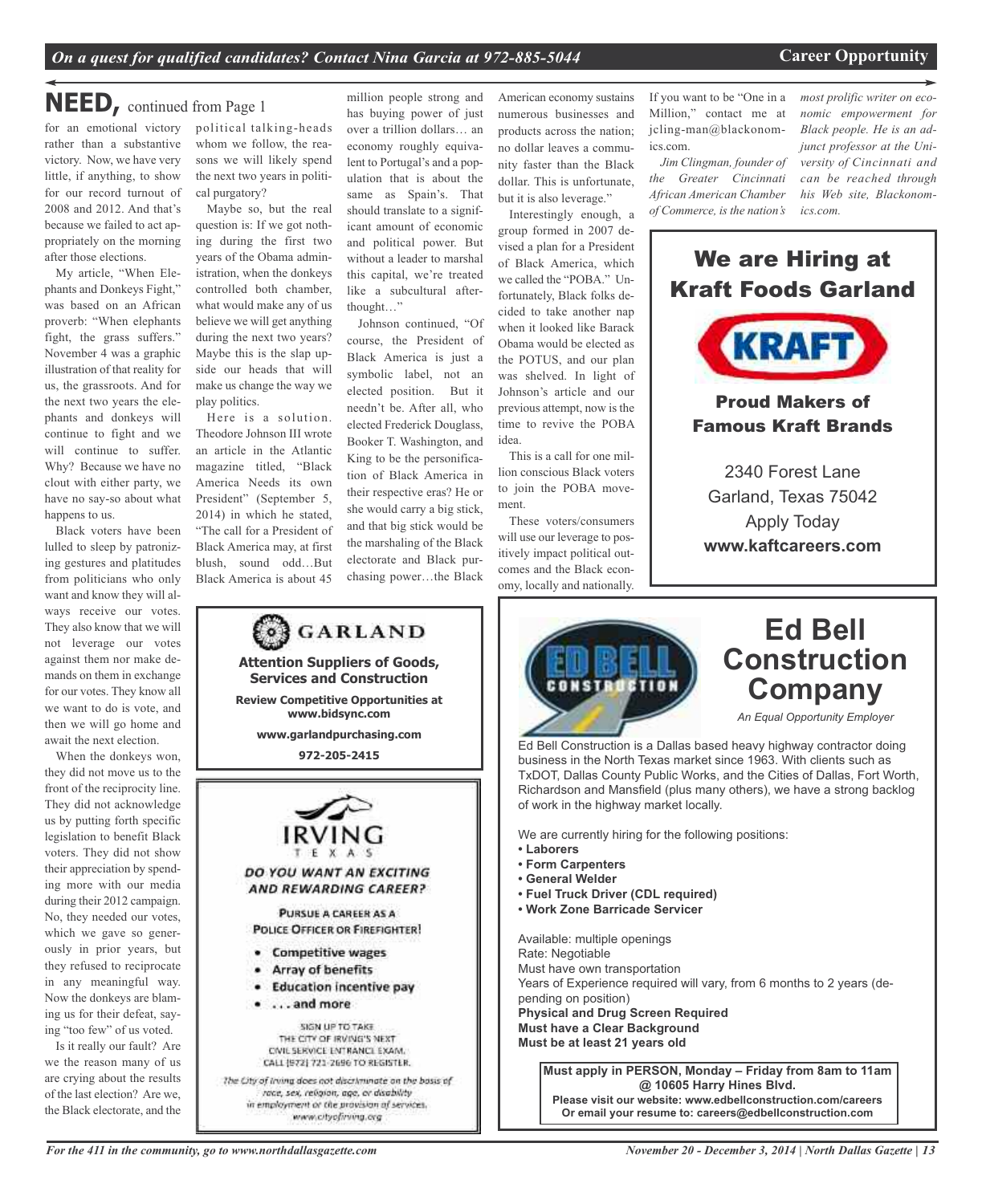### **Church Happenings www.NorthDallasGazette.com**

### **AVENUE F CHURCH OF CHRIST IN PLANO**

**Mondays – Fridays** Call 972-423-8833 for AF-FECT, Inc. or email: AF-FECTxInc@aol.com for counseling services, resources and assistance for job readiness and training programs for individuals.

**November 23, 7:35 a.m.** Join us Sunday for our praise and worship services; and receive a blessing from God.

**November 30, 9:30 a.m.** You're invited to our 5th Sunday Fellowship Services, with a meal and activities to follow.

Brother Ramon Hodridge, Minister of Education 1026 Avenue F Plano, TX 75074 972-423-8833 www.avefchurchofchrist.org

#### **BETHEL BIBLE FELLOWSHIP CARROLLTON**

 $\mathcal{L}$  , and the set of the set of the set of the set of the set of the set of the set of the set of the set of the set of the set of the set of the set of the set of the set of the set of the set of the set of the set

### **November 23 & 30, 9:45 a.m.**

You're invited these two Sundays to our Morning Pray and Mediation followed by Morning Worship Service at 10 a.m. God will meet and bless you.

**November 19 & 26, 7 p.m.** Join us in Wednesday's Prayer and Bible Study Class with Associate Pastor Brenda Patterson teaching this week on the subject of Spiritual Warfare.

Dr. Terrance Woodson, Senior Pastor 1944 E. Hebron Parkway Carrollton, TX 75007 972-492-4300 www.bethelbiblefellowship.org

### **CHRIST COMMUNITY CHURCH IN RICHARDSON**

 $\mathcal{L}_\text{max}$  , which is a set of the set of the set of the set of the set of the set of the set of the set of the set of the set of the set of the set of the set of the set of the set of the set of the set of the set of

**November 23 & 30** Join us in our Morning Service as we worship, honor and praise God for His blessings to us.

Dr. Terrence Autry, Senior Pastor

George Bush Fwy at Jupiter Road on the Garland/Richardson Border 972-991-0200

### **DAYSTAR DELIVERANCE MINISTRIES**

 $\mathcal{L}=\mathcal{L}^{\mathcal{L}}$  , where  $\mathcal{L}^{\mathcal{L}}$  , we have the set of the set of the set of the set of the set of the set of the set of the set of the set of the set of the set of the set of the set of the set of the set of

**November 21, 2014** For those in need visit Helen's House Tomorrow (unless it's a bad weather day) to receive, to give, to comfort and to fellowship.

Pastor Minnie Hawthorne-Ewing 635 W. Campbell Road Suite 210 Richardson, TX 75080 972-480-0200

### **FELLOWSHIP CHRISTIAN CENTER CHURCH IN ALLEN "The Ship"**

 $\overline{\phantom{a}}$  , and the set of the set of the set of the set of the set of the set of the set of the set of the set of the set of the set of the set of the set of the set of the set of the set of the set of the set of the s

**Monday – Friday 9 a.m.-1 p.m.** TheShip3C's Prayer Lines for those that are in need are 972-649-0566 and 972-649- 0567 or they may be submitted via email to: prayerline@theship3c.org

**November 22, 10 a.m.** Join us for Thanksgiving Services as we give thanks to God for all of His blessings not just for today, but, for everyday.

**November 23**

Join us this Sunday for our praise and worship services at 9:30 a.m. at 1550 Edelweiss Drive in Allen and bring someone with you; you will be blessed.

#### **November 26**

You're invited to our Wednesday's 12 Noon-Day Live Prayer and Bible Study and/or our Wednesday Night Live Prayer and Bible Study at 7 p.m. to learn more about God's Word at Joycie Turner Fellowship Hall at our 200 W. Belmont Drive location.

#### **November 30** You're invited to our Family and Friends Day. We celebrate our family and friends every 5th Sunday with a special service; we will be happy to see you and God will bless you.

Dr. W. L. Stafford, Sr., Ed.D. Senior Pastor 1550 Edelweiss Drive In Allen for Sunday Morning Worship. Admin. Building Address Is 200 W. Belmont Drive Allen, TX 75013 972-359-9956

> **BIBLE WAY COMMUNITY BAPTIST CHURCH**

 $\overline{\phantom{a}}$  , and the set of the set of the set of the set of the set of the set of the set of the set of the set of the set of the set of the set of the set of the set of the set of the set of the set of the set of the s

### **November 23 & 30, 7:35 a.m.**

Join us these Sundays for our praise and worship services; and receive a blessing from God.

#### **November 26, 7 p.m.** You're invited to our Wednesday Bible Study to learn more about God's word and how it can lead and guide you.

Dr. Timothy Wilbert, Pastor 4215 North Greenview Drive Irving, TX 75062 972-257-3766 www.biblewayirving.org

www.thesnipOp.org

Pastor<br>De W.L. Starford, S

### **MT. OLIVE CHURCH OF PLANO (MOCOP)**

**November 23 & 30** Join us in Sunday School at 8:30 a.m.; stay for our Sunday prayer at 9:30 a.m. and our Worship Service at 10 a.m. on these two Sundays.

**November 26, 7 p.m.** You're invited to our Wednesday's Bible Study; you will learn what God has to say to you.

Pastor Sam Fenceroy Senior Pastor 300 Chisholm Place Plano, TX 75075 972-633-5511 www.mocop.org  $\mathcal{L}=\mathcal{L}^{\mathcal{L}}$  , where  $\mathcal{L}^{\mathcal{L}}$  , we have the set of the set of the set of the set of the set of the set of the set of the set of the set of the set of the set of the set of the set of the set of the set of

### **NEW MOUNT ZION BAPTIST CHURCH**

**November 23 & 30** You're invited to join us for Early Morning Services at 7:30 a.m., followed by Sunday School at 9 a.m. and Morning Worship at 10:30 a.m.

**November 26** Join us for Intercessory Prayer at 6:15 p.m. fol-

977 778 0055

**Early Morning Service** 290 W. Behueni Drive Allen, I.X. 75013. 8.00 um.

unday Morning Worship **Ture Licensery**<br>550 Filehoris TA<br>550 Filehoris TA

930.00

day Night Live NOW Behieve Direct<br>Allen (1967501)<br>2015 p.m.

ady light Stafford

**IRS Problems?** 

469.449.9833

**Call Kedra** 

Kedra A. Flowers CPA PC

www.**IRSsafe.com** 

Second Keybeardist Needed: Please Call For Into

DBFelows to Christian<br>BGConter Church

200 W. Bernont Dove - Aller, TX 75013 A Kingdom Building Church



### **SHILOH MBC IN PLANO**

Dallas, Texas 75243 Phone: 214-341-6459  $\mathcal{L}_\text{max}$  and  $\mathcal{L}_\text{max}$  and  $\mathcal{L}_\text{max}$ 

### **November 23 & 30**

Come and worship with us these two Sundays. God will greet us and bless us with words of wisdom as He leads and guide us in all truth and righteousness.

**November 26, 7 p.m.** You're invited to our Wednesday's Bible Study to learn more about God's Word.

Dr. Isaiah Joshua, Jr. Senior Pastor 920 E. 14th Street Plano, TX 75074 972-423-6695 www.smbcplano.org

#### lowed by Bible Study at 7 p.m. as we study God's **THE INSPIRING BODY**

**OF CHRIST CHURCH**

**This Saturday, November 22**

**9 a.m. – 5 p.m.** You're invited to celebrate with us the release and book signing of Pastor Rush's latest book, "Come out Swing." Call the church for details or go the website below.

### **November 23 & 30, 7:30 and 11:30 a.m.**

You're invited these two Sunday mornings to our praise and worship services as we honor and magnify God's Holy name; and receive a blessing from Him.

**November 24, 7 p.m.** Join us in Monday School as we learn what God has to say to us.

Pastor Rickie Rush 7701 S Westmoreland Road Dallas, TX 75237 972-372-4262 www.Ibocchurch.org

### **MT. OLIVE CHURCH OF PLANO**

300 Chisholm Pl. Plano, TX 75075 972-633-5511

### Answers you need, Hope for today is waiting for you...



*For the 411 in the community, go to www.northdallasgazette.com*

*14 | November 20 - December 3, 2014 | North Dallas Gazette*

www.theship3c.org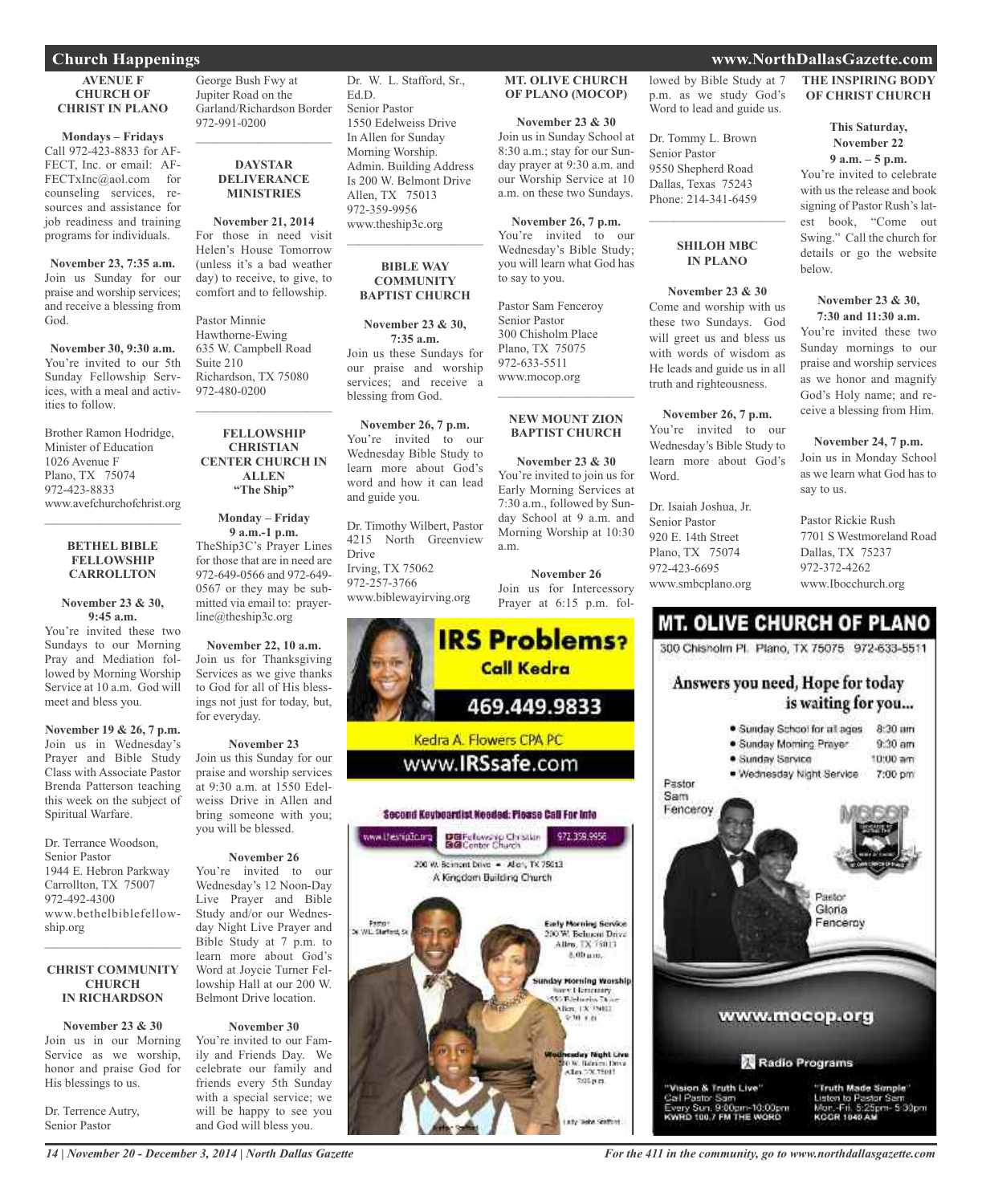

*Send email to: businessoffice@ northdallasgazette.com to sign up for Sister Tarpley's weekly electronic newsletter.*

*This is the time of year that is set aside to be thankful for the blessings of God; a time to give generously to others so that they may enjoy some of your blessings from God.*

*This Holiday Season is not only a good time to share food with others, but also the Word of God as well. What better way to help a fellowman than to give him/her hope and inspiration.*

When emergencies arise, we are usually thankful for emergency numbers that we can call for immediate help. The following numbers are more effective than 911. You can truly be thankful.

When you are sad, feel free to call – John 14. If you have sinned, call – Psalm 51. When people have failed you, call – Psalm 27. When this time of the year you feel like an outcast, call – Roman 8:31 – 39.

If you are seeking God's peace, call – Matthew 11:25

*Ramon Hodridge, Minister*

– 30. If you require courage for a task, call – Joshua 1. If you are depressive, call – Psalm 27. If your bank account is empty, call – Psalm 37.

If you loose faith in mankind, call  $-1$ Corinthian 13. If you are losing hope, call – Psalm 126. Do you want to know Paul's secret for happiness? Call – Colossian 3:12-17. Do you want to know how to get along with other people? Call – Romans 12

Alternate Numbers that You Can Call: For dealing with fear, call – Psalm 3:47. For security, call – Psalm 121:3. For God's assurance, call – Mark 8:35. For His reassurance, call – Psalm 145:18.

The good news is that all of these numbers may be phoned directly, no busy signal and no operator assistance is necessary!

A good statement, "If you feed your faith you will starve your doubt to death."

Entwined They Stand -- "If you, being rooted and grounded in love, may be able to comprehend with all saints what is the breadth, and length and depth and height." Ephesians 3:17-18. One of the wonders of the

world is the Redwood Forest in California. Some of the trees are the oldest, largest, and tallest living things in the world.

**Being thankful...**

Some of the trees are more than three hundred feet tall and more than 25 years old. They have weathered the ravages of time, holding up against all the combative elements. They stand tall in spite of opposing forces.

People that don't know will immediately jump to the conclusion that the Redwoods have a deep root system. To the contrary, their roots are shallow. What holds them? What supports them?

Their root system entwines and locks each tree to the tree around it. They Stand Together! That is the



*Happy Sweet 16th Birthday granddaughter, Miss Tyanna Donnise Lott; November 24th was a blessed and happy day for your late grandfather, Lorenzo Tarpley and me.*



**Wednesday Bible Class.** *Radio Program @ 7:30 am on KHVN 970 AM Sunday Mornings*



(extra ordinary) strength. When the wind, hail and upheaval threaten, no tree

stands alone but rather is strengthened and supported by the others. Each is needed for the support of the whole grove of trees. The Redwoods can truly say, "United we stand, divided we fall."

secret to their Herculean

How true of us! We need the help of others. One of the blessings of the church is its fellowship in which we have the entwining of each other and of the Lord.

Locked Together We Can Withstand the Storms of Life! Unquestionably, "Two are better than one." Ecclesiastes 4:9.

Tyanna, my only granddaughter, is a joy and a blessing. She smiles at me, ever so slightly, I grin right back at her but ever more brightly.

I've traveled paths you've yet to walk; I have learned lessons old and new, so let kindness spread like sunshine. Embrace those who are sad. Respect their dignity and leave them feeling glad.

Forgive those who might hurt you; and though you have your pride, listen closely to their viewpoint and try to see the other side. Express what you are feeling, but your beliefs you should uphold. Don't shy away from what is right; be courageous and be bold.

Remember friends and family, of which you are a precious part; love deeply and love truly; Give freely from your heart.

The world is far from perfect, there's conflict and there's strife, but you still can make a difference, by how you live your life. And so I'm very blessed to know, the wonders you will do; because you are my only granddaughter and I believe in you.



Worship Times: 8 and 11 a.m. Sunday School: 9:45 a.m. Mid-week: Wednesday at 7:00 p.m. Youth Church: Every 3rd, 4th, and 5th Sunday at 10:45 a.m. AWANA: Wednesday at 6:30 p.m. Contact Information: 972-423-6695 www.smbcplano.org

*For the 411 in the community, go to www.northdallasgazette.com*

**Sunday Morning Worship...............10:45 am Evening Worship...............................3:00 pm**